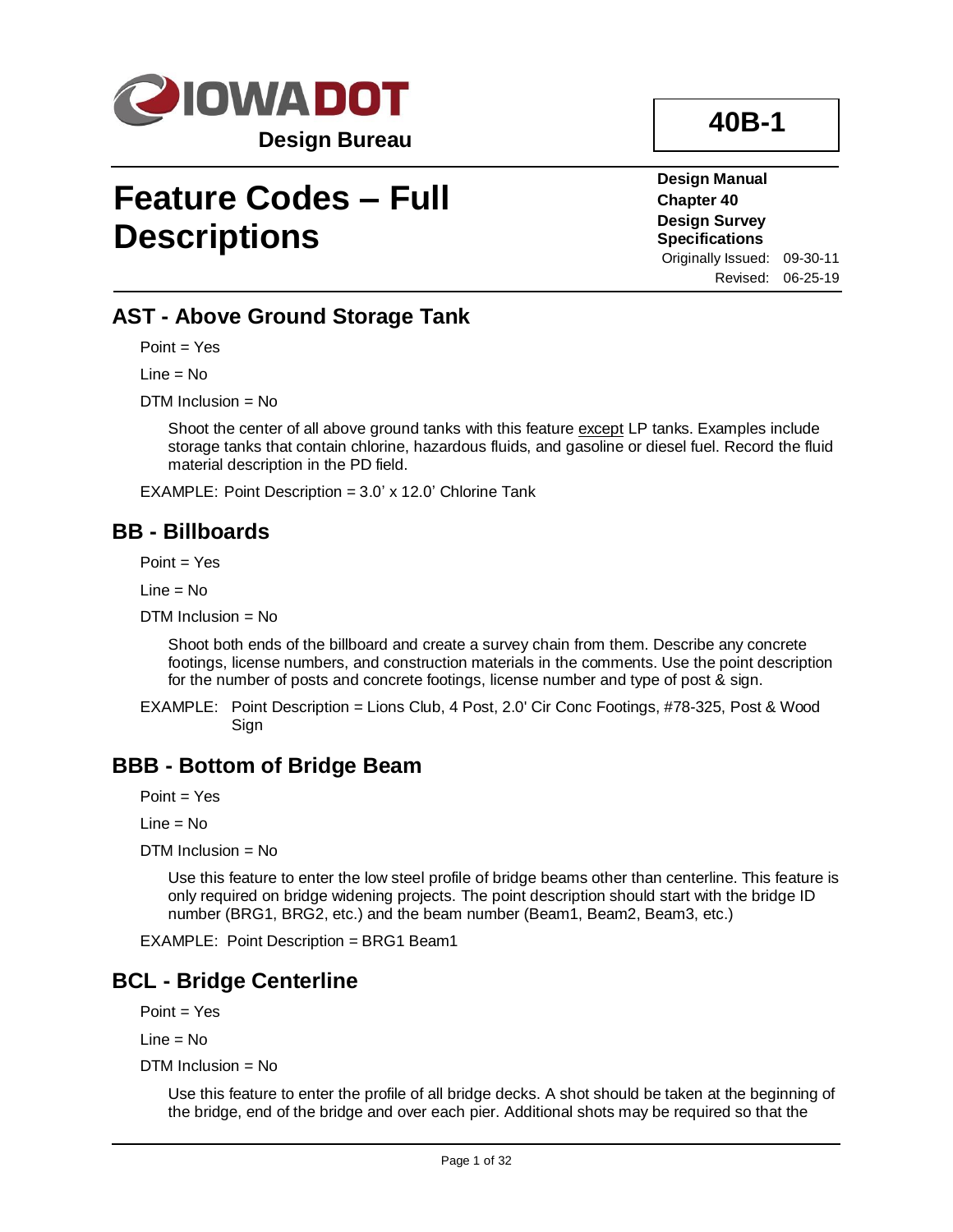maximum distance between shots is 50'. The point description should contain the bridge ID number (BRG1, BRG2, etc.)

EXAMPLE: Point Description = BRG1

# **BD - Bridge Deck**

Point = Yes

 $Line = No$ 

DTM Inclusion = No

Use this feature on all bridge deck shots. A bridge deck point is used to code all shots that fall on the floor of a bridge. Point examples include beginning/end of bridge deck, the gutter along the wheel guard as well as all other points that represent the deck of a bridge. This feature is also used to draw the outline of the deck in the plan view. The point description should contain the bridge ID number (BRG1, BRG2, etc.) and the side of the bridge the shots are on (East, West, etc.).

EXAMPLES: Point Description = BRG1 W End Bridge, BRG4 S Over Pier, BRG2 N Gutter

# **BIN - Grain Bins, Corn Cribs, Etc.**

Point = Yes

Line = No

DTM Inclusion = No

Use this feature for a circular bin. Shoot one shot on the center of the bin. The diameter of the bin should be recorded in the point description field.

EXAMPLE: Point Description = 30.0' Dia

# **BL - Breakline (Field)**

Point = Yes

Line = Yes

DTM Inclusion = Yes

Use this feature in DTM surveys to enter shots along a ground break. Shoot the required spacing necessary along the break-line to create 3-D string-lines.

EXAMPLE: Point Description = Toe, Top, Dirt, Conc, etc.

# **BLD - Building**

Point = Yes

Line = Yes

DTM Inclusion = No

All buildings except latrine, circular bin, or silo. BLD can also be used for canopy of buildings, pump island canopies, foundations and buildings. BLD is to be used at the corners of the feature, with a survey chain number, to draw a line in the shape of the feature. The description for buildings should be the type of building or the name of the business. The address of a building should be recorded in the comments.

EXAMPLE: Point Description = 906 1st Street, Foundation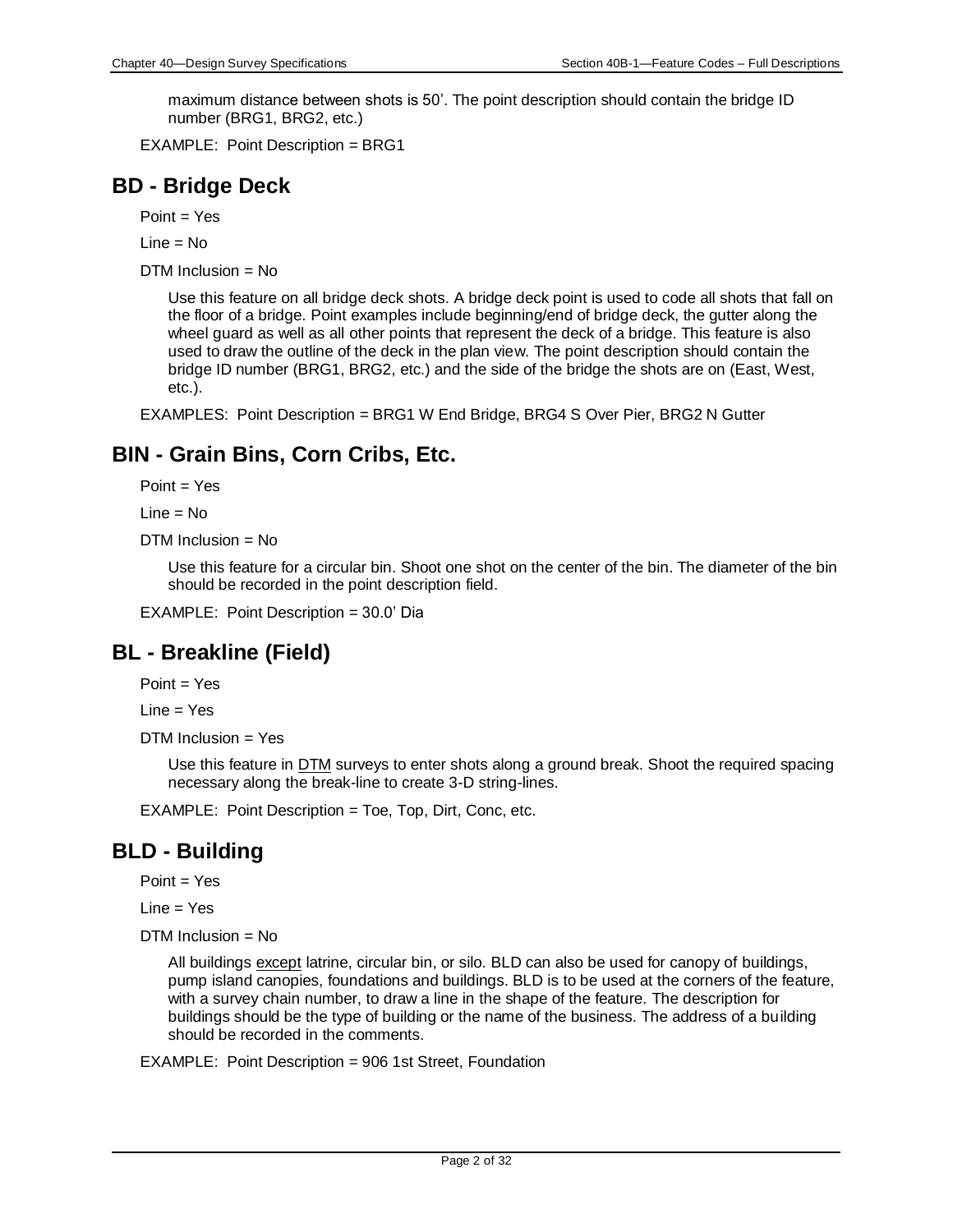# **BLS - Bridge Low Steel**

Point = Yes

 $Line = No$ 

DTM Inclusion = No

Use this feature to enter the profile of the bottom of the lowest beam on all bridges. The point description should start with the bridge ID number (BRG1, BRG2, etc.) and a description of where the shot was taken.

EXAMPLE: Point Description = BRG1 SE Beam

# **BM - Benchmark**

Point = Yes

Line = No

DTM Inclusion = No

Use this feature in ALL surveys when a bench is located.

EXAMPLE: Point Description = I.H.C BM Inlet HDWL

# **BNK - Stream Banks**

Point = Yes

Line = Yes

DTM Inclusion = Yes

This feature code is to be used to represent the farthest outside edge of all stream banks. Use this feature code with a survey chain number to draw a line along all banks of streams, rivers and draws.

EXAMPLE: *Point Description Not Used*

# **BRG - Bridge**

Point = Yes

Line = Yes

DTM Inclusion = No

Use this feature with survey chains on all items needed to create a plan view drawing of all bridges, including the wheel guards, sidewalks, wings and abutments. The description should also contain the bridge ID number.

EXAMPLES: Point Description = BRG1 Top Abut, BRG2 Top Handrail, BRG1 Top Wheelguard

# **C - Center of Road**

 $Point = Yes$ 

 $Line = Yes$ 

 $DTM$  Inclusion = Yes

Use this feature in all surveys to shoot a break-line profile on a mainline or a side road centerline. This is used as a breakline only. The centerline alignment shown on the plans is created in a separate process.

EXAMPLES: Point Description = IA 30, Oak St, L-27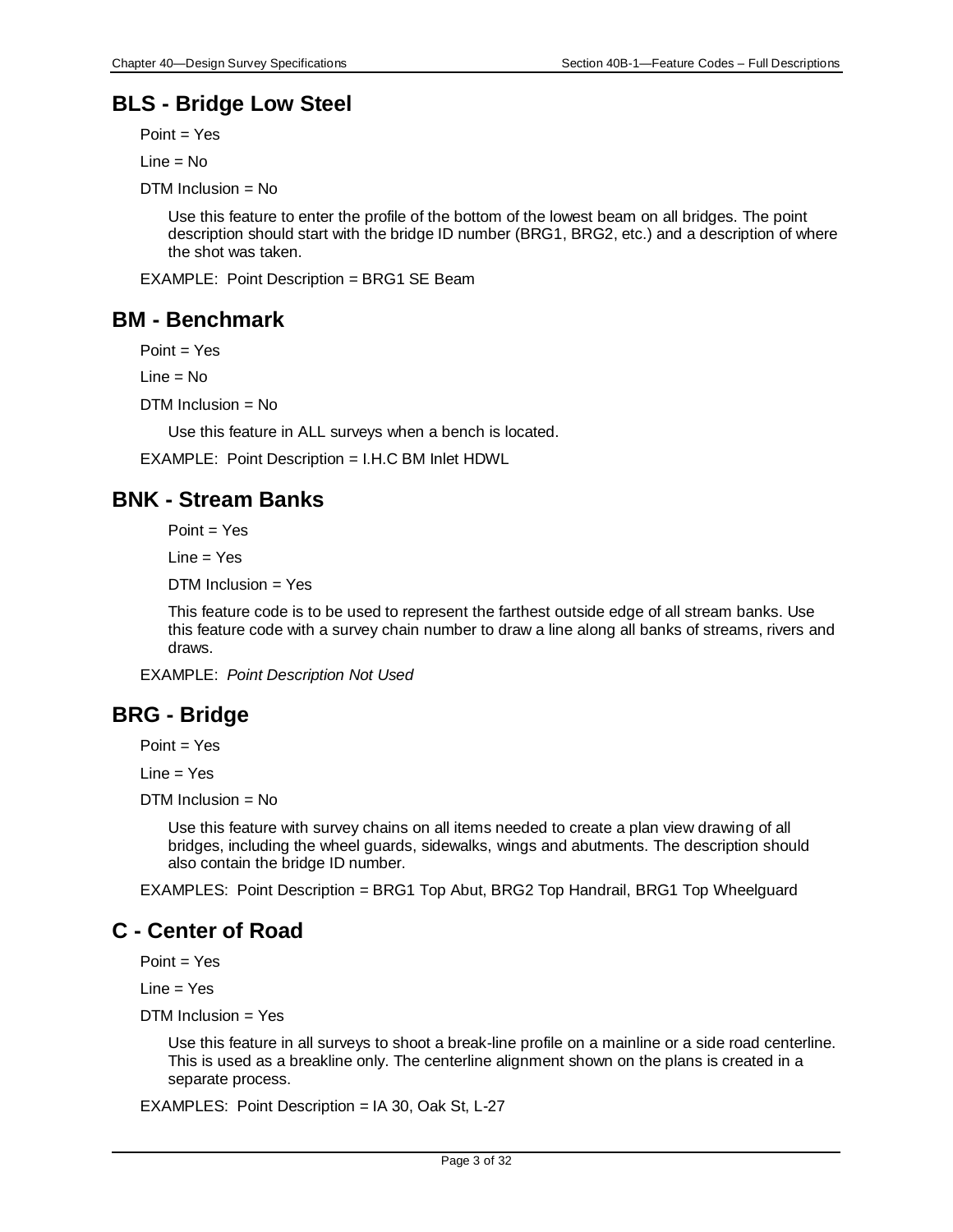# **CAV - Cave**

Point = Yes

 $Line = No$ 

DTM Inclusion = No

This feature code will place a symbol at the entrance of a cave. Take one shot at the cave opening.

EXAMPLE: *Point Description Not Used*

# **CEL - Cell Phone Tower**

Point = Yes

Line = No

DTM Inclusion = No

This feature will place a symbol representing a cell phone tower. Take one shot at the center of the tower at the base. Enter the diameter and owner in the point description field.

EXAMPLE: Point Description = Verizon, 6.0' Dia

# **CIS - Cistern**

Point = Yes

Line = No

DTM Inclusion = No

This feature will place a symbol representing a cistern. Take one shot at the approximate centerline of cistern. Enter the diameter of cistern in the point description field.

EXAMPLE: Point Description = 10.0' Dia

# **CON - Concrete or AC Slab**

Point = Yes

Line = Yes

DTM Inclusion = Yes

Use this feature when you shoot any PCC or HMA that is not a road, entrance or parking lot.

EXAMPLES: Point Description = CONC or AC

# **CP - Control Point**

Point = Yes

Line = No

 $DTM$  Inclusion = No

Use this feature in all surveys when any project control point is shot. The comment should include type of point and if the point was set or found.

EXAMPLES: Point Description = Found  $\frac{1}{2}$ " Iron Pin 6" Deep, Set 5/8" Re-Rod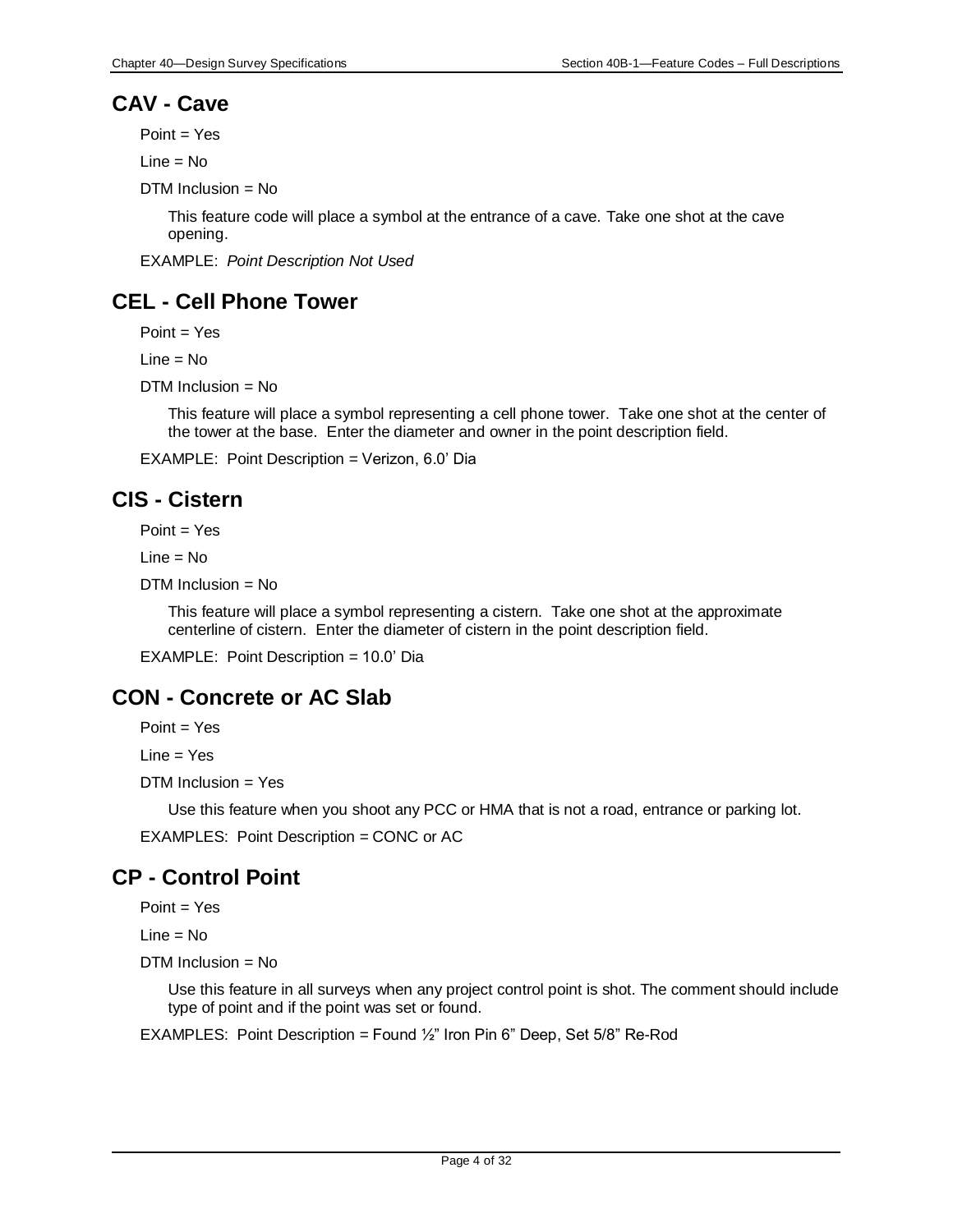# **CRP - Approximate Corporation Line**

Point = Yes

Line = Yes

DTM Inclusion = No

This feature requires at least two shots with a survey chain number to draw a corporation line. Description should contain town name.

EXAMPLE: Point Description = Approx. City Of Ames Corp Line

# **CS - Curve to Spiral**

Point = Yes

Line = Yes

DTM Inclusion = No

Used to store a point at the point of change from circular curve to spiral.

EXAMPLE: Point Description = FND Hinge Nail

# **CU - Curb**

Point = Yes

 $Line = Yes$ 

 $DTM$  Inclusion = Yes

Use one survey chain to draw the back of the curb. Use the point description field to describe the overall width of the curb and gutter. Also note the curb size in the point description field. The curb line can be shot through the intakes as if the intake isn't there.

EXAMPLE: Point Description = 2.5' C&G with 6" Curb

# **CUL - Culverts**

Point = Yes

Line = Yes

 $DTM$  Inclusion = No

This feature is to be used for all reinforced concrete box culverts to draw the culvert in the plan view of the file. These include shots at the outside corner of the barrel on the top back corner of the headwall and the inside edges on the top of the wing walls.

EXAMPLES: Point Description = Corner Box, Top Edge Wing

# **D - Draws, Side Ditches, Gutter Water Flow or Surface Water Flow Downstream**

Point = Yes

Line = Yes

DTM Inclusion = Yes

This feature places drainage arrows on a stream, draw, side ditch, gutter, surface water flow, etc. The survey chain should start at the highest elevation of the draw.

EXAMPLES: *Point Description Not Used*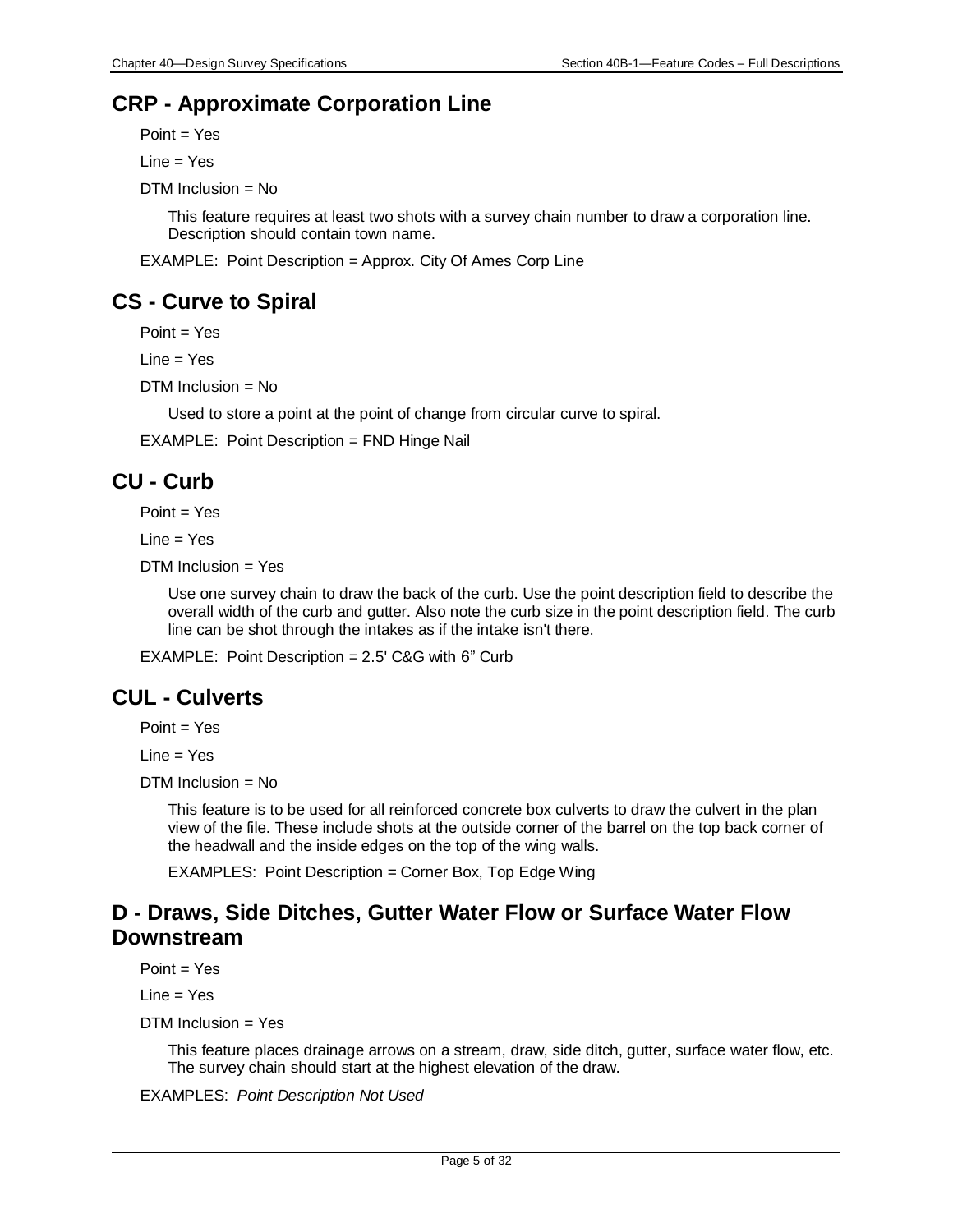### **DAB - Drainage Area Boundary**

Point = Yes

Line = Yes

DTM Inclusion = No

Use this feature to draw a survey chain around each drainage area. Use the point description field to record which pipe the drainage area drains to.

EXAMPLE: Point Description = STA 126+35 24" RCP

# **DIK - Center of Dike or Dam**

Point = Yes

 $Line = Yes$ 

DTM Inclusion = Yes

Use this feature to draw a survey chain along the center of a dike or dam. Use the point description field to record the type of structure and the approximate width of the top.

EXAMPLE: Point Description = 10.0' Wide

# **DTM - Photogrammetry Control Check**

Point = Yes

Line = No

DTM Inclusion = No

The terrain model check feature, DTM, can be used as a single shot. This shot will be used inhouse to check the accuracy of the finished Data Terrain Model. This feature should be used a minimum of 3 times every 1000 feet, in random groups of three. The terrain will determine the need for this feature.

EXAMPLE: *Point Description Not Used*

# **DU - Draws, Side Ditches, Gutter Water Flow or Surface Water Flow Upstream**

Point = Yes

Line = Yes

DTM Inclusion = Yes

This feature is for drainage arrows on a stream, draw, side ditch, gutter, surface water flow, etc. The DU feature can be used to shoot drainage in the opposite direction as feature D. The survey chain should start at the lowest surveyed point of the draw.

EXAMPLE: *Point Description Not Used*

#### **EB - Electrical Box**

 $Point = Yes$ 

 $Line = No$ 

 $DTM$  Inclusion = No

When using this feature in ALL surveys, shoot the center of an electrical pedestal. Use the point description field to describe the owner and the dimensions of the box.

EXAMPLE: Point Description = MidAmerican, 2.0' X 3.0'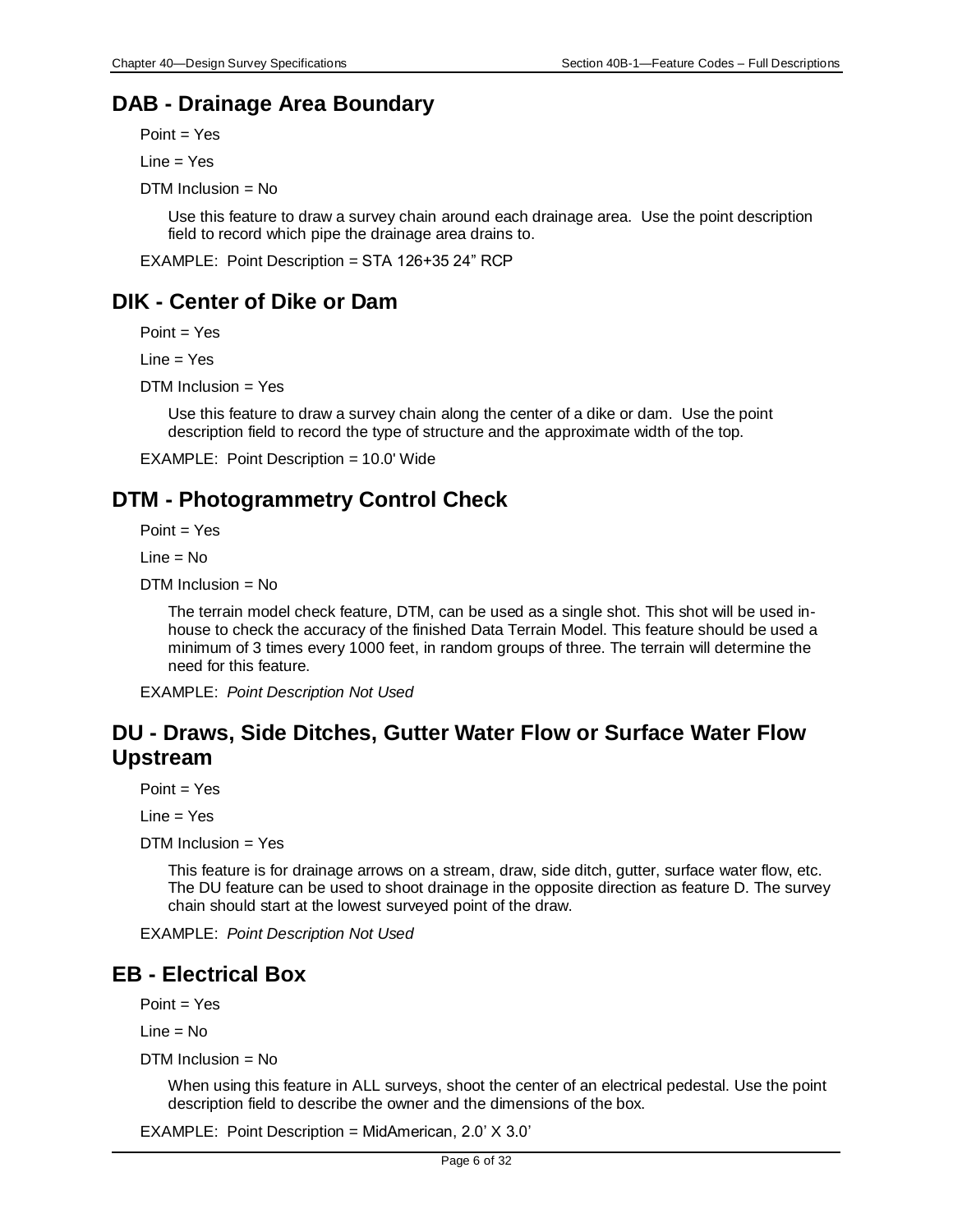### **EG - Edge of Gravel Road**

Point = Yes Line = Yes DTM Inclusion = Yes

This feature code is to be used with a survey chain on all roads with a gravel surface.

EXAMPLES: Point Description = Gravel or Dirt

# **EL1B thru EL5B - Underground Electric Line (Quality B)**

# **EL1C thru EL5C - Underground Electric Line (Quality C)**

# **EL1D thru EL5D - Underground Electric Line (Quality D)**

Point = Yes

Line = Yes

DTM Inclusion = No

Use these feature codes with a survey chain number to draw underground electric lines. The feature and point description should be consistent with the utility owners in the index file. The correct feature chosen should be based on the utility company and the quality of the shot collected (Quality A-D) based on The American Society of Civil Engineers (ASCE) Standard titled *ASCE C-I 38-02, Standard Guidelines for the Collection and Depiction of Existing Subsurface Utility Data*.

EXAMPLE: Point Description = Alliant

# **ENP - Edge of Entrance, Paved**

 $Point = Yes$ 

Line = Yes

DTM Inclusion = Yes

Use this feature on all paved (asphalt or concrete) entrances and parking lots. Examples of this feature will include all residential entrances, community entrances and community parking lots. The point description should be either AC or Conc.

EXAMPLES: Point Description = Conc or AC

# **ENT - Entrance**

 $Point = Yes$ 

 $Line = Yes$ 

DTM Inclusion = Yes

Use this feature with a survey chain to shoot the centerline of all entrances.

EXAMPLES: Point Description = Field, Farm, Commercial, Residential

# **ENU - Edge of Entrance, Unpaved**

```
Point = Yes
Line = Yes
DTM Inclusion = Yes
```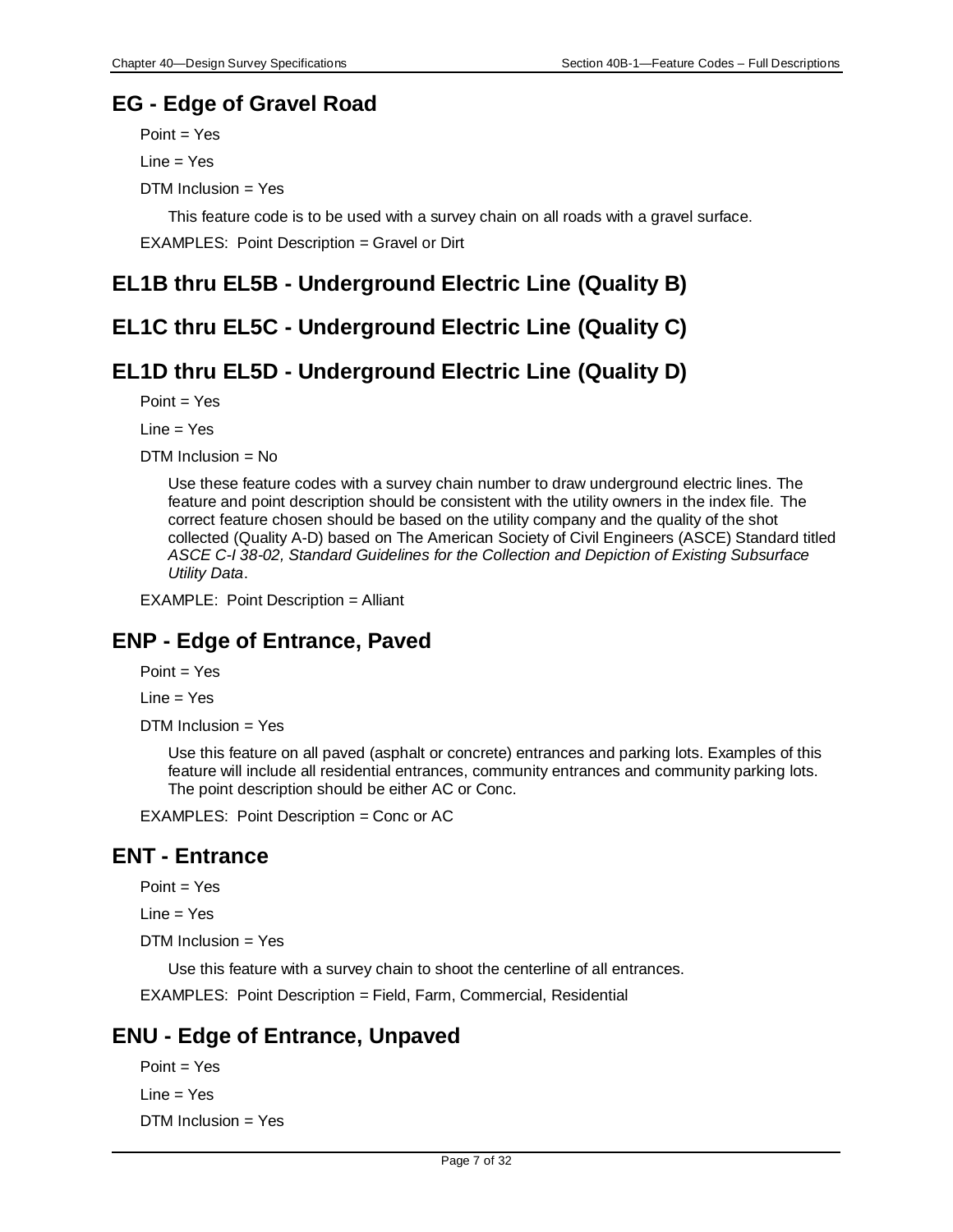Use this feature on all unpaved entrances and parking lots. Examples of this feature will include all residential entrances, community entrances and community parking lots.

EXAMPLES: Point Description = Gravel or Dirt

### **EP - Edge of Pavement**

Point = Yes

 $Line = Yes$ 

DTM Inclusion = Yes

This feature is to be used on all concrete and asphalt state, county, municipal and private roads. Not to be used for edges of paved entrances

EXAMPLES: Point Description = Conc or AC

# **EW - Edge of Water**

Point = Yes

Line = Yes

DTM Inclusion = Yes

Use this feature with a survey chain to locate the edge of water along all streams at least 10' wide, ponds and ponding areas, except swamps.

EXAMPLE: Point Description Not Used

### **FCL - Chain Link or Security Fence**

Point = Yes

 $Line = Yes$ 

DTM Inclusion = No

Use this feature with a survey chain on any chain link or security fence. Description should contain height of fence.

EXAMPLES: Point Description = 6.0', 8.0'

#### **FENO - FENO Control Monument**

Point = Yes

Line = Yes

DTM Inclusion = No

Used to store a point where a FENO control monument was set.

EXAMPLE: Point Description = Set FENO 6" Deep

#### **FHD - Fire Hydrant**

Point = Yes

Line = No

DTM Inclusion = No

Use the FHD feature to place a symbol representing a fire hydrant. Take the shot on the center of the hydrant. Description should contain owner.

EXAMPLE: Point Description = City of Ames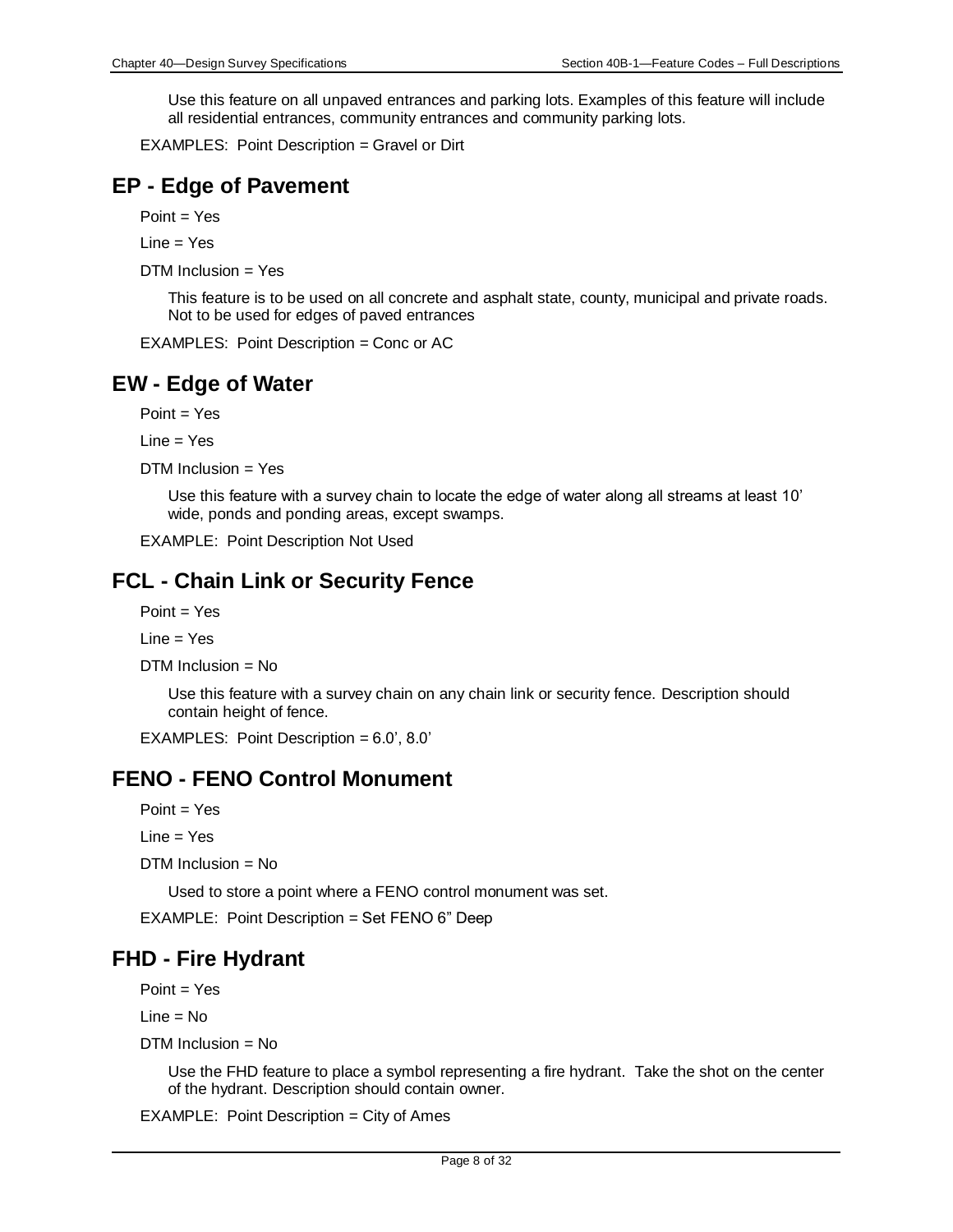#### **FLG - Flag Pole**

Point = Yes  $Line = No$ 

DTM Inclusion = No

Use this feature to shoot a flag pole. The point description field should describe the base, if any. EXAMPLE: Point Description = 24" Conc Base

# **FO1B thru FO15B - Underground Fiber Optic Line (Quality B)**

# **FO1C thru FO15C - Underground Fiber Optic Line (Quality C)**

# **FO1D thru FO15D - Underground Fiber Optic Line (Quality D)**

Point = Yes

Line = Yes

DTM Inclusion = No

This feature is to be used on all underground fiber optics cables. The feature and point description should be consistent with the utility owners in the index. The correct feature chosen should be based on the utility company and the quality of the shot collected (Quality A-D) based on The American Society of Civil Engineers (ASCE) Standard titled *ASCE C-I 38-02, Standard Guidelines for the Collection and Depiction of Existing Subsurface Utility Data*.

EXAMPLE: Point Description = Iowa Telecom

# **FP - Filler Pipe**

Point = Yes

 $Line = No$ 

 $DTM$  Inclusion = No

This feature will place a symbol at the filler pipe of an underground storage tank. Take one shot on the centerline of the filler cap. Enter the filler pipe dimension in the PD field.

EXAMPLE: Point Description = 6" Cap

# **FW - Wire Fence (Woven, Barb or High Tension)**

 $Point = Yes$ 

Line = Yes

DTM Inclusion = No

Use this feature with a survey chain on any fence made of woven, barb, or high tension wire.

EXAMPLES: Point Description = Woven, Barbed, High Tension

#### **FWD - Wood Fence**

 $Point = Yes$ 

Line = Yes

DTM Inclusion = No

Use this feature with a survey chain on all board fences.

EXAMPLES: Point Description = 4.0', 6.0'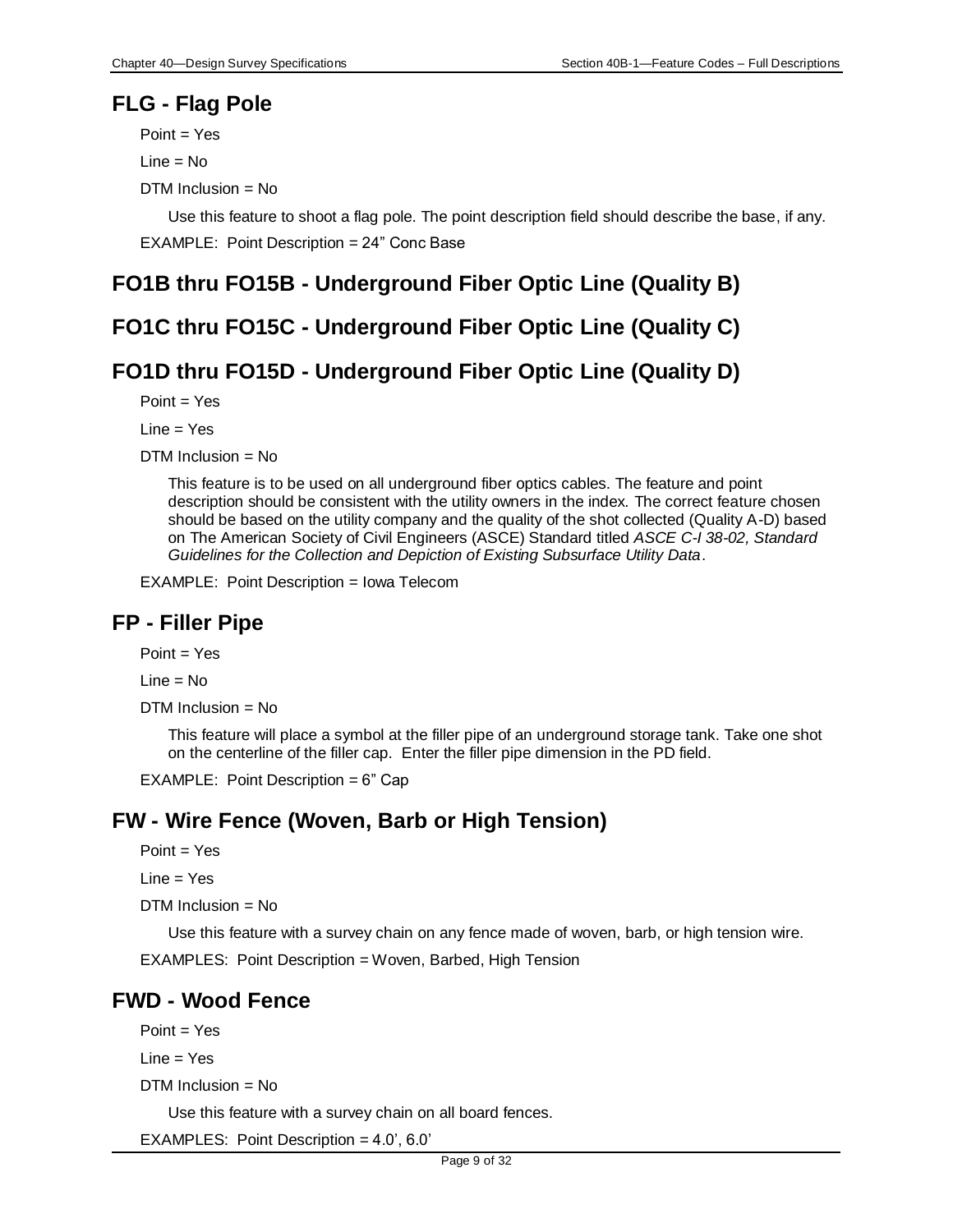### **GDC - Cable Guardrail**

Point = Yes

Line = Yes

DTM Inclusion = No

Use this feature with a survey chain on all guardrails with steel cable.

EXAMPLE: Point Description = 3 Cables

# <span id="page-9-0"></span>**GDL - Steel Guardrail**

 $Point = Yes$ 

Line = Yes

DTM Inclusion = No

Use this feature with a survey chain on all guardrail with a steel rail.

EXAMPLE: Point Description = Steel

# **GH1B thru GH10B - Underground Gas High Pressure Line (Quality B)**

# **GH1C thru GH10C - Underground Gas High Pressure Line (Quality C)**

### **GH1D thru GH10D - Underground Gas High Pressure Line (Quality D)**

 $Point = Yes$ 

Line = Yes

DTM Inclusion = No

Use this feature with a survey chain on any high pressure buried gas line. The feature code should be consistent with the utility owners in the index file. The point description should be the diameter of the pipe and owner. The correct feature chosen should be based on the utility company and the quality of the shot collected (Quality A-D) based on The American Society of Civil Engineers (ASCE) Standard titled *ASCE C-I 38-02, Standard Guidelines for the Collection and Depiction of Existing Subsurface Utility Data*.

EXAMPLE: Point Description = Alliant, 4"

# **GL1B thru GL10B - Underground Gas Line (Quality B)**

# **GL1C thru GL10C - Underground Gas Line (Quality C)**

# **GL1D thru GL10D - Underground Gas Line (Quality D)**

 $Point = Yes$ 

Line = Yes

DTM Inclusion = No

Use this feature with a survey chain on any buried gas, petroleum, or crude oil line that is not under high pressure. The feature code should be consistent with the utility owners in the index file. The point description should be the size of the pipe and owner. The correct feature chosen should be based on the utility company and the quality of the shot collected (Quality A-D) based on The American Society of Civil Engineers (ASCE) Standard titled *ASCE C-I 38-02, Standard Guidelines for the Collection and Depiction of Existing Subsurface Utility Data*.

EXAMPLE: Point Description = Alliant, 4"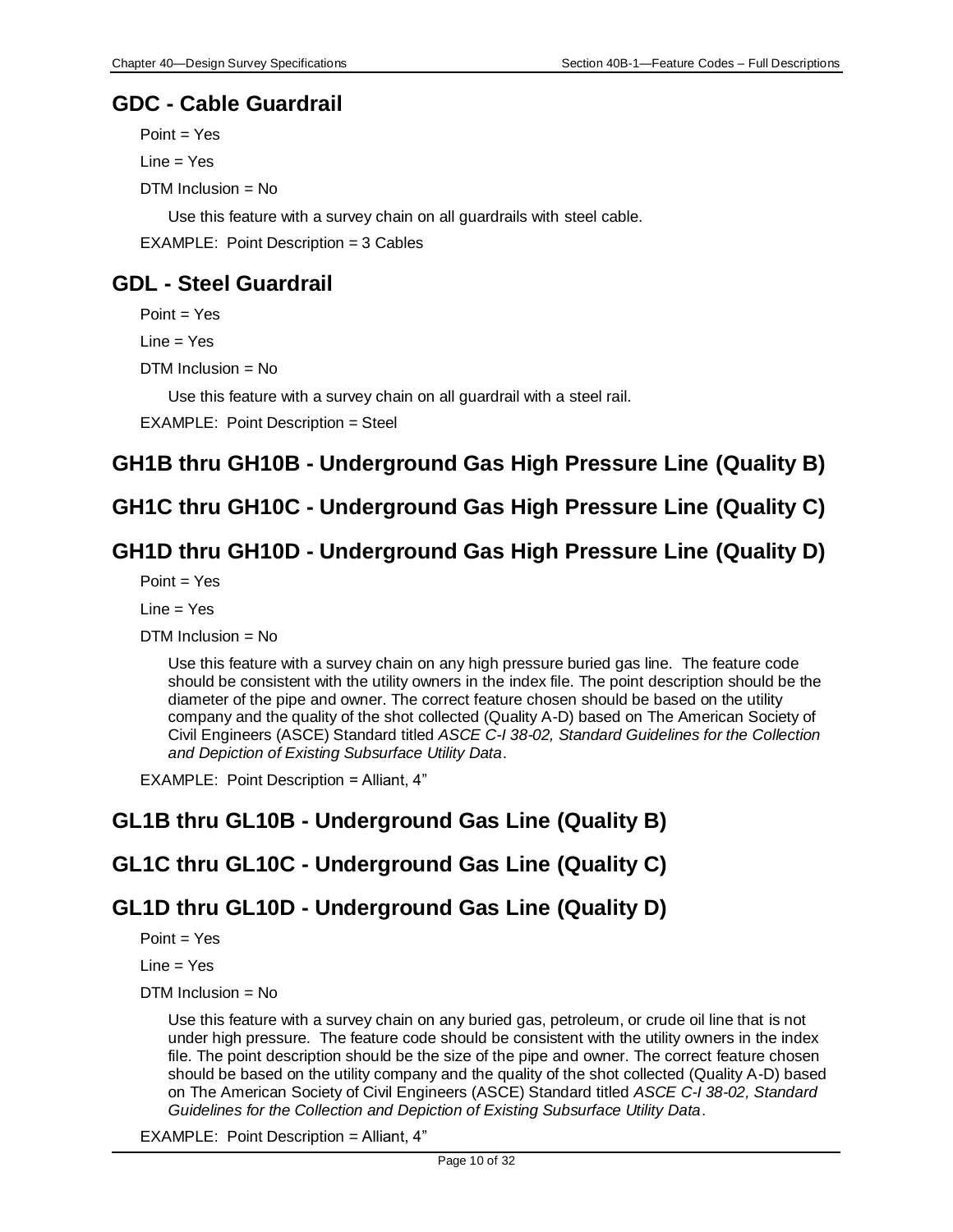# **GP - Guard Posts (Less Than 4 Posts)**

Point = Yes

 $Line = No$ 

DTM Inclusion = No

Use this feature for posts that do not have a rail or cable connecting them and should be used when posts are not in a row or there are less than 4 of them. Possible examples of the GP feature could be a row of posts around a parking area or simply 1 or 2 posts placed where they will protect another object. When the feature GP is used the letters GP will be added beside the guardrail symbol. All guard posts in the survey corridor should be located.

**NOTE:** Use feature [GDL](#page-9-0) if the posts have a guardrail or a cable.

EXAMPLES: Point Description = 1.0' X 1.0' Wood Post, 4" Post

# **GPR - Guard Posts (4 or More Posts)**

Point = Yes

 $Line = Yes$ 

DTM Inclusion = No

This is to be used for each post that is in a row of four or more posts. All guard posts in the survey corridor should be located. This feature is also for guard posts without a rail or cable.

EXAMPLES: Point Description = 1.0' X 1.0' Wood Post, 4" Post

# **GR - Ground Shots (Field Survey)**

 $Point = Yes$ 

 $Line = No$ 

DTM Inclusion = Yes

Use this feature on all shots that do not have another feature and are good for elevation.

EXAMPLES: Point Description = Dirt, Conc

#### **GRV - Grave**

 $Point = Yes$ 

 $Line = No$ 

DTM Inclusion = No

The shot should be taken on the centerline of a grave. Note the name on the headstone in the point description.

EXAMPLE: Point Description = Murphy Headstone

# **GU - Gutter**

 $Point = Yes$ 

 $Line = Yes$ 

DTM Inclusion = Yes

When shooting curb and gutter, two survey chains are required. The first gutter survey chain should be at the face of the curb. Draw this line into the curb line at the location of the curb drop. A second gutter survey chain should be used for the edge of the gutter. Use the point description field to describe the overall width of the curb and gutter. The gutter line can be shot through the intakes as if the intake isn't there.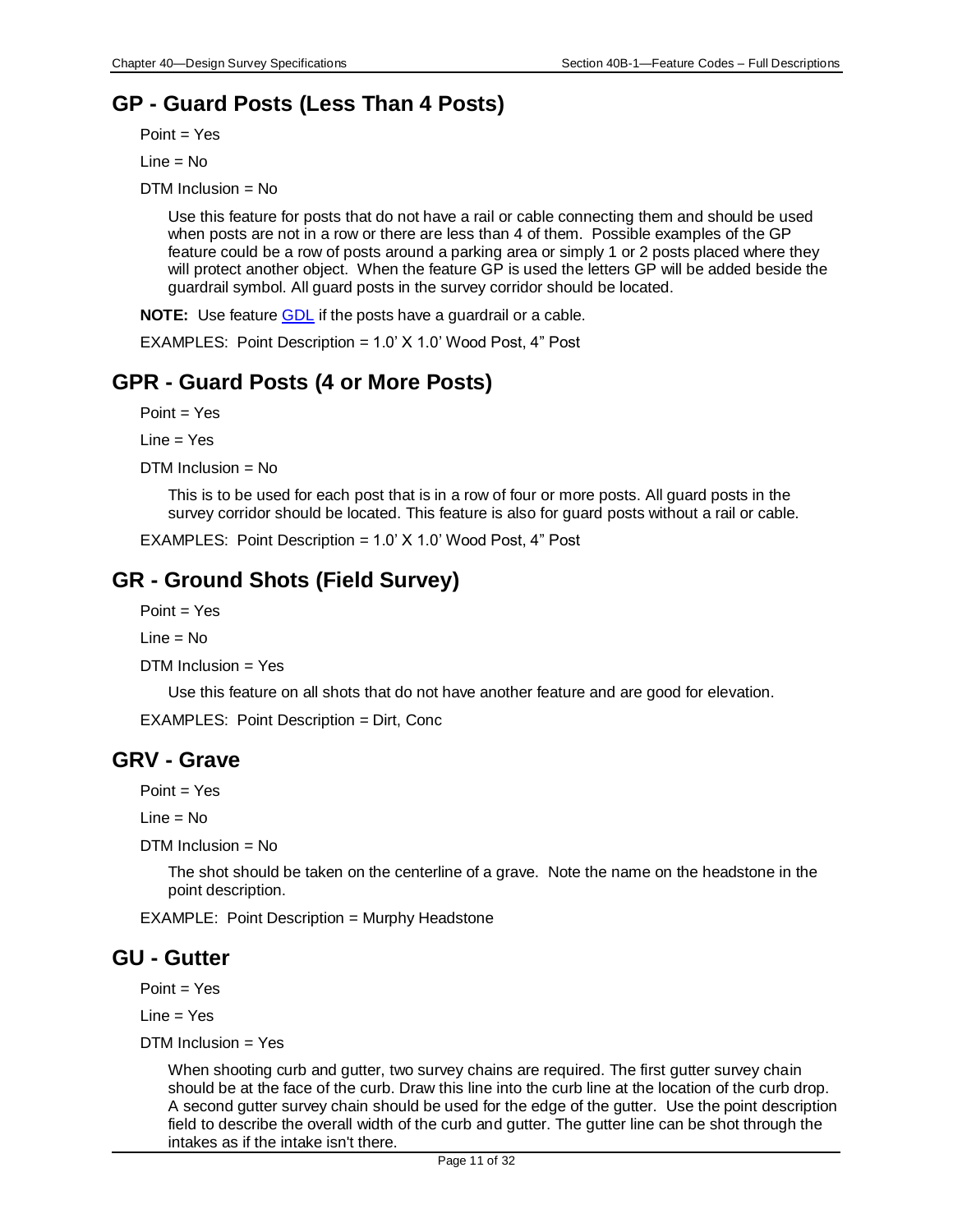EXAMPLE: Point Description = 2.5' Gutter

### **GV - Gas Valve or Vent**

 $Point = Yes$ 

 $Line = No$ 

DTM Inclusion = No

This feature can be used for a gas vent or gas valve. Record the size of valve or vent in the point description field.

EXAMPLE: Point Description = 4"

### **HDG - Hedge**

Point = Yes

 $Line = Yes$ DTM Inclusion = No

> This feature with a survey chain will draw a hedge symbol along the centerline of a hedge. Shoot a shot on the centerline of the hedge, at each end and at each change in direction of the hedge. Use the point description on all shots.

EXAMPLE: Point Description = 4.0' Yew

# **HS - Hydric Soil**

Point = Yes

 $Line = No$ 

DTM Inclusion = No

This feature should be used with a survey chain to delineate a hydric soil use. Wetland employees will flag hydric soils if they need to be included in our surveys. The point description should note the soil type.

EXAMPLE: Point Description = Hydric Soil

#### **HT - Highline Tower**

 $Point = Yes$ 

 $Line = No$ 

 $DTM$  Inclusion = No

This feature is to be used whenever there is a tower or poles supporting a high voltage power line. The feature is not meant to represent a particular type of pole or tower but to show a high voltage line. If the tower base is square, locate the approximate center. If it is two poles, locate the position approx. ½ way between the poles. The point description should be consistent with the utility owners in the index file. If the elevations of the lines are needed, use the feature UE for them.

EXAMPLE: Point Description = Alliant

#### **IN - Storm Sewer Intake**

Point = Yes

Line = No

 $DTM$  Inclusion = No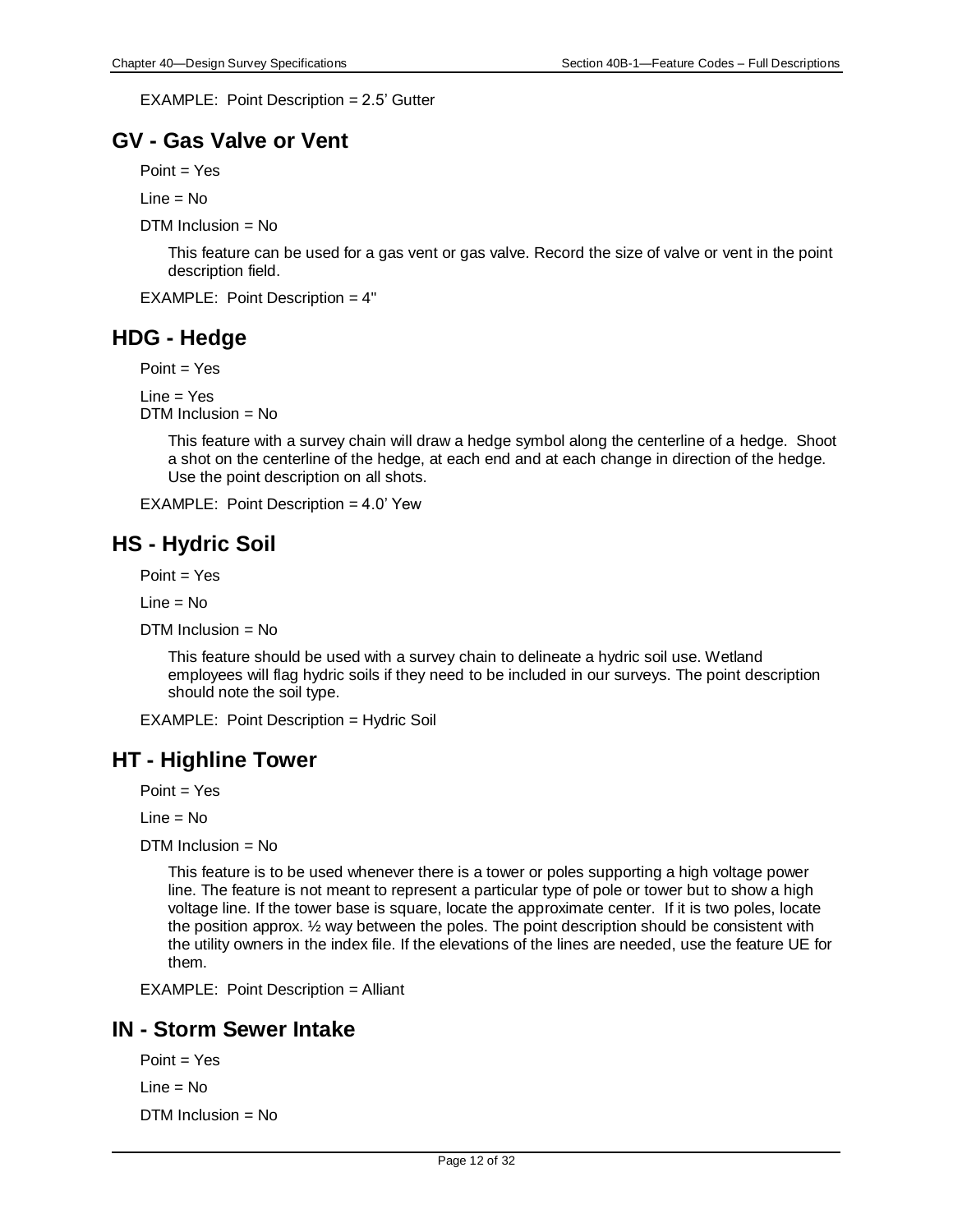Use this feature one time at the location point of an intake. Use the Point Description field to record the dimensions and construction material of the well, condition, length of opening and drainage area.

EXAMPLE: Point Description =  $4'$  X 6', Good Condition, 3' Opening, DA=1.2 AC

### **INB - Intake (Beehive)**

Point = Yes

Line = No

DTM Inclusion = No

This feature can be used for all round intakes including stand-pipes in fields. This shot should be taken at the center of the intake at the surface flowline.

EXAMPLE: Point Description = 18" CIR Beehive, 6" Inlet NE, 8" Outlet SW

#### **LC - Approximate Lot Corner**

 $Point = Yes$ 

Line = No

DTM Inclusion = No

This feature is to be used with lot corners. The type of corner that is located should be noted in the comments. If a cap with an RLS # is found, note it in the comments. Point description should always read lot corner.

EXAMPLE: Point Description = Approx. Lot Corner, Found 1" Gas Pipe

#### **LIN - LINE**

Point = Yes

Line = Yes

DTM Inclusion = No

This feature should be used when you wish to create a line that will not become part of the DTM but will show on the plans. Examples of a line are the begin a/c surf, painted medians, railroad crossing mats and expansion joints.

EXAMPLES: Point Description = Begin AC, Expansion Joint

#### **LP - LP Tank**

Point = Yes

Line = No

DTM Inclusion = No

The LP tank symbol should be placed at an LP tank location. Take one shot at the center of the tank.

EXAMPLE: Point Description Not Used

#### **LUM - Luminaire**

 $Point = Yes$ 

Line = No

DTM Inclusion = No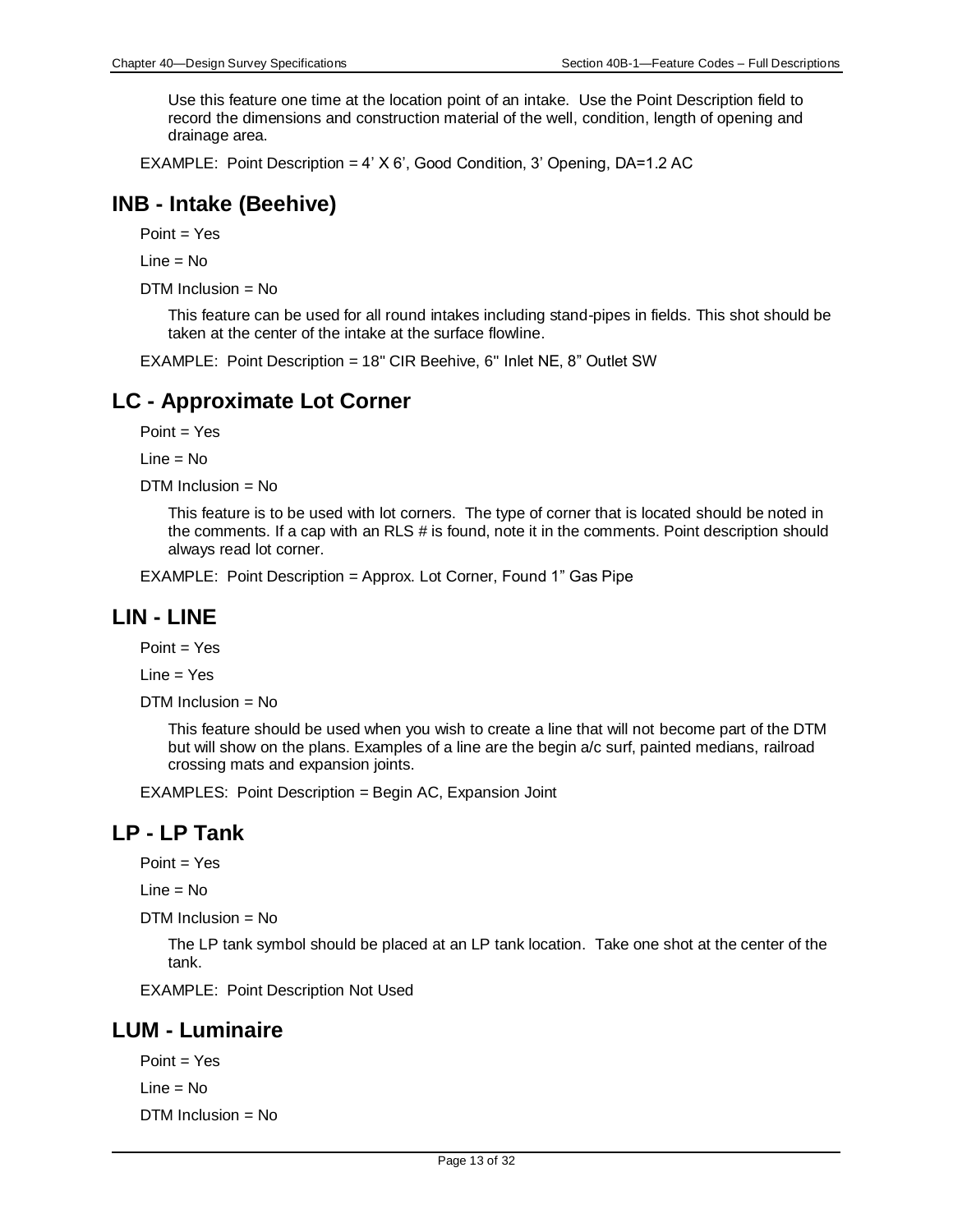The feature will place a symbol of the pole. Shoot the centerline of each pole. Owner should be included in description.

EXAMPLES: Point Description = City of Ames 12" Steel, Private 8" Wood, etc.

#### **MH - Manhole**

Point = Yes

 $Line = No$ 

DTM Inclusion = No

This feature will place a symbol on the MH location. Enter the diameter and owner of MH in the point description.

EXAMPLE: Point Description = City Of Ames, 30"

#### **MIS - Miscellaneous**

Point = Yes

Line = No

 $DTM$  Inclusion = No

The miscellaneous feature is to be used for an object requiring a single shot that does not match any other feature. This feature will be shown on the plans.

**NOTE:** This feature should be used as infrequently as possible.

EXAMPLE: Point Description = Guy Wire

#### **MM - Mile Marker**

 $Point = Yes$ 

 $Line = No$ 

```
DTM Inclusion = No
```
Shoot one shot on centerline of mile marker. Record the mile marker number in the point description.

EXAMPLE: Point Description = 212

#### **OUT - Outlet**

Point = Yes

 $Line = No$ 

DTM Inclusion = No

This feature is to be used with any pipe drain or tile outlet. Take one shot on the outlet flowline. In the point description, record the size and type of pipe.

EXAMPLES: Point Description = 6" CMP, 8" VIT

#### **PC - Point of Curvature**

Point = Yes

Line = No

 $DTM$  Inclusion = No

Used to store a point of change from back tangent to circular curve.

EXAMPLE: Point Description = FND Hinge Nail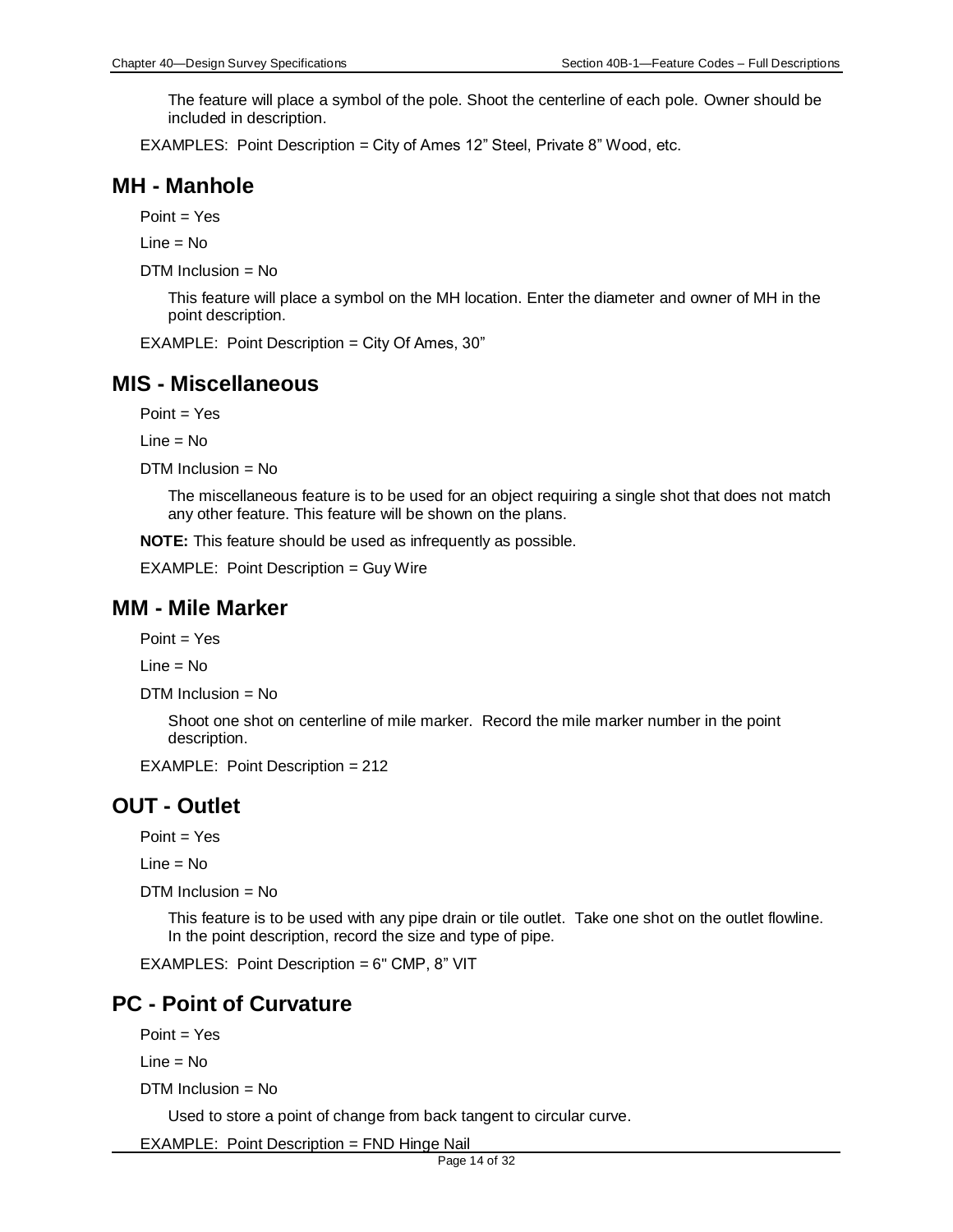# **PCP - Photo Control Point**

Point = Yes

 $Line = No$ 

DTM Inclusion = No

Use this feature on Photo Control points that are not painted or paneled. Description should match information requested to collect.

EXAMPLES: Point Description = Power Pole, Corner Post, Manhole

# **PCT - Photo Control Target**

Point = Yes

Line = No

DTM Inclusion = No

Use this feature on painted targets and photo control panels. Description should match information requested to collect.

EXAMPLE: Point Description = Painted Target

# **PI - Point of Intersection**

Point = Yes

Line = No

DTM Inclusion = No

Used to store a point at the intersection of back and forward tangents of an alignment.

EXAMPLE: Point Description = FND Hinge Nail, Set Iron Pin

#### **PIP - Pipe**

Point = Yes

 $Line = Yes$ 

 $DTM$  Inclusion = No

Use this feature when shooting all pipes, including reinforced concrete, arch, corrugated metal, cast iron and plastic. Shoot one shot at the flowline on each end of pipe and on each end of apron. A shot should also be taken at each horizontal or vertical break. The description should include pipe size and shot location.

EXAMPLES: Point Description = PIP23 Inlet 24" RCP, PIP1 Outlet 18" CMP, PIP3 Apron FL

# **PL - Photo Location**

Point = Yes

Line = No

DTM Inclusion = No

A photo location point is usually a wooden post used as a reference location to take pictures of the wetland site. Pictures of the site are acquired over the five years post construction. Shoot the location of the post. A wetland site may have a large number of Photo Locations. The posts should be marked with something like "P-1" or "P-2" etc. Record the "P-1" or "P-2" label in the point description field.

EXAMPLE: Point Description = Location P-1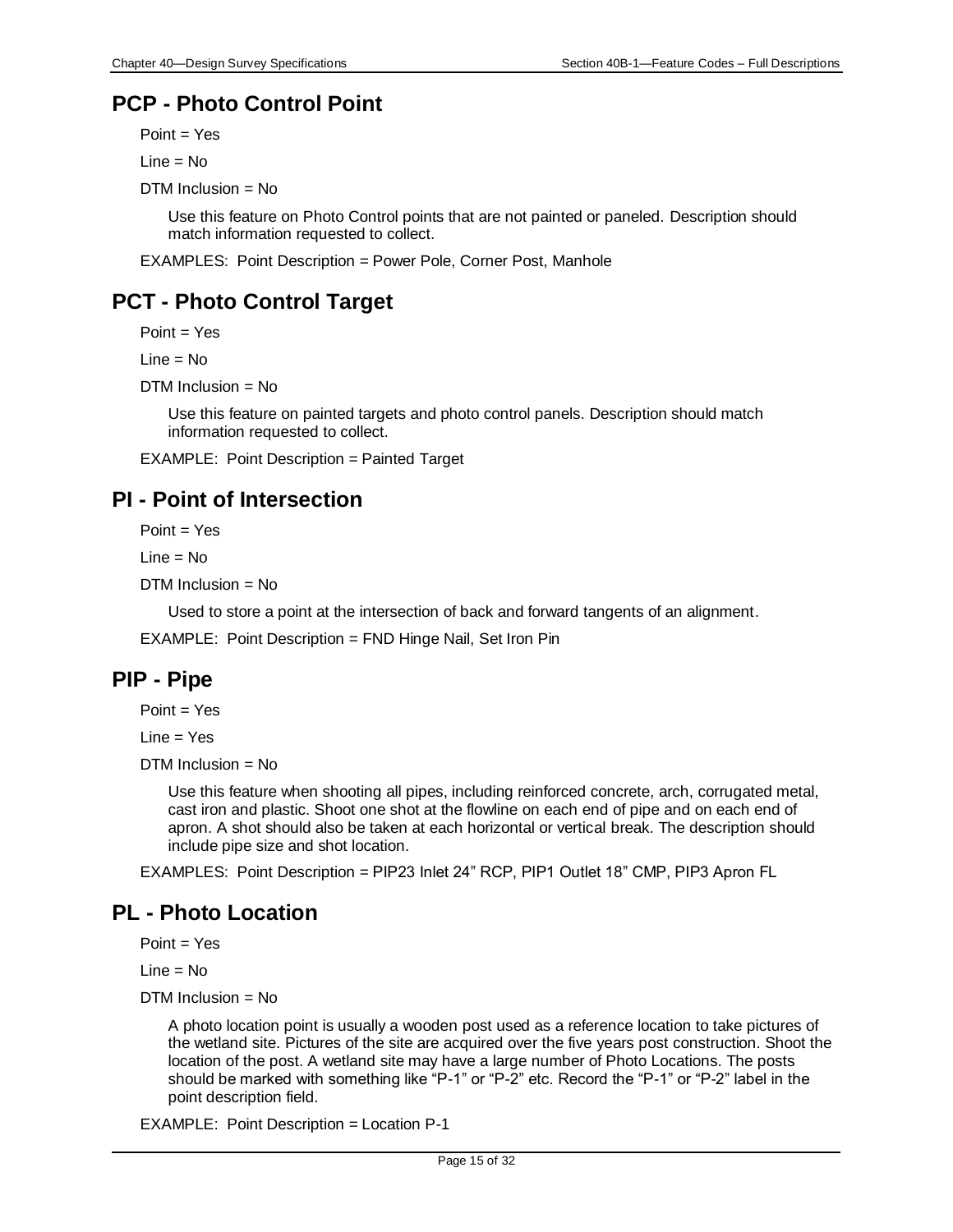# **PLG - Photo Location General**

Point = Yes

 $Line = No$ 

DTM Inclusion = No

A photo location general point is used to show the location of a digital photo submitted with the Preliminary Survey. Shoot the ground at the location you take the picture. The point description should include the approx. direction faced when the picture was taken.

EXAMPLES: Point Description = SW, N, NE

# **POC - Point on Curve**

Point = Yes

Line = No

DTM Inclusion = No

Used to store a point on a circular curve alignment.

# **POST - Point on Semi-Tangent (within curve limits)**

Point = Yes

Line = No

DTM Inclusion = No

Used to store a point on the tangent of an alignment.

EXAMPLE: Point Description = FND Hinge Nail

# **PPA, PPB, PPC, PPD, PPE - Power Pole**

Point = Yes

Line = No

DTM Inclusion = No

Use this feature with any power pole except highline towers. The point description should contain the owner name.

EXAMPLE: Point Description = Alliant

# **PR - Power Riser Pole**

 $Point = Yes$ 

Line = No

 $DTM$  Inclusion = No

This feature will draw a symbol for a power riser pole. What differentiates a power riser pole, versus a standard power pole, is that the riser pole is used to connect an overhead power line to an underground one. Use this feature with any power pole except highline towers. The point description should contain owner, if known.

EXAMPLE: Point Description = MidAmerican

# **PRO - Elevation Profile**

Point = Yes

Line = No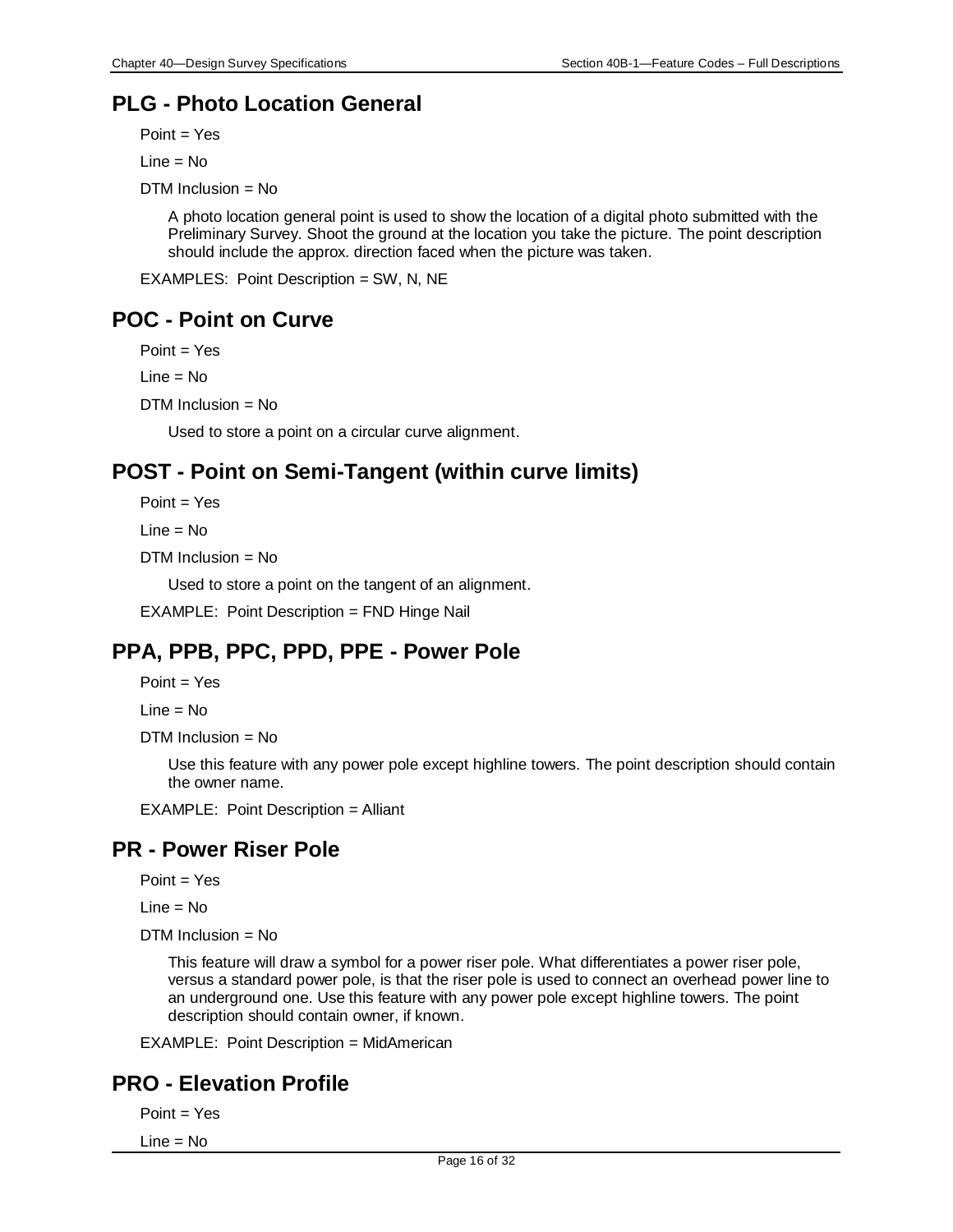Use this feature in ALL surveys when a miscellaneous elevation is needed. Applications of this feature include back and face of headwalls, top of openings, frost troughs, and any vertical breaks on box culverts and dirt and apron flowlines on box and pipe culverts. This feature is also used at the center top of bridge abutments. The description should list the Bridge ID number and the /shot location.

EXAMPLES: Point Description = PIP1 Dirt Flowline, CUL1 Top Opening, BRG1 Top Abut

### **PT - Curve to Tangent**

 $Point = Yes$ 

Line = No

DTM Inclusion = No

Used to store an alignment point at the change from circular curve to forward tangent.

EXAMPLE: Point Description = FND Hinge Nail

### **REF - Reference**

 $Point = Yes$ 

 $Line = No$ 

 $DTM$  Inclusion = No

This feature is used on all points referenced to a control point.

EXAMPLE: Point Description = CP 300, Set Iron Pin 0.09 Deep, Conc. Mon, etc.

#### **RET - Retaining Wall**

Point = Yes

Line = Yes

DTM Inclusion = No

Use this feature with a survey chain to draw a symbol representing a retaining wall. Use the point description field to describe the material and width of the wall. Shoot the split of the retaining wall at both ends and at every jog in the wall.

EXAMPLE: Point Description = 3.0' X 0.3' Wood Plank

#### **RIP - Rip-Rap**

Point = Yes

 $Line = Yes$ 

DTM Inclusion = Yes

Take 2 or more shots with a survey chain number to draw a line along the approximate center of the area. Use the point description for approximate size of rip rap.

EXAMPLE: Point Description = 10.0' Wide

# **ROC - Rock Outcropping**

Point = Yes

Line = Yes

DTM Inclusion = No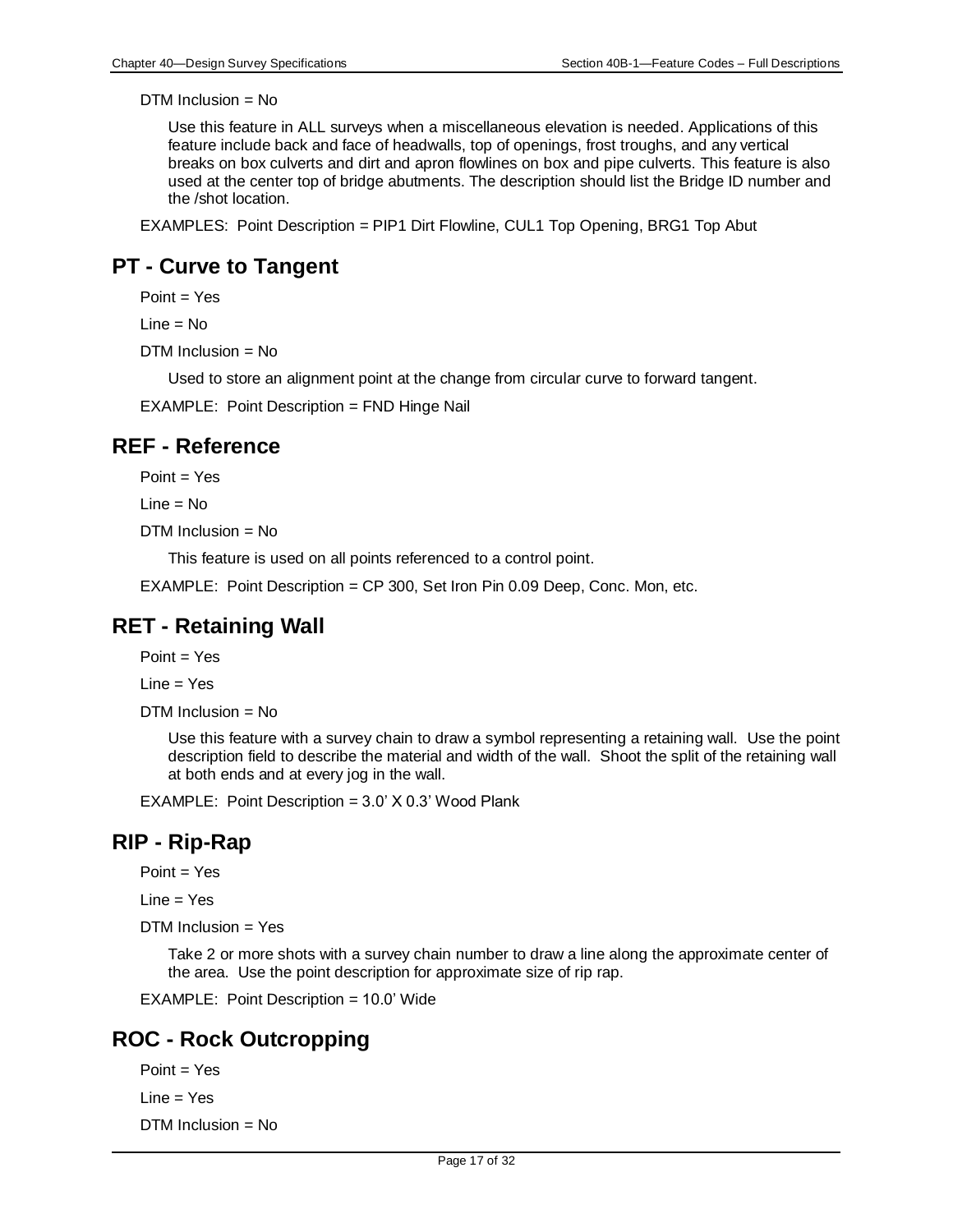Use this feature with a survey chain to draw a line along the edge of the rock outcropping nearest the survey centerline.

EXAMPLE: Point Description = Top Rock

# **ROW - Approximate Right-of-Way Rail**

Point = Yes

 $Line = No$ 

DTM Inclusion = No

Use this feature to draw a symbol for a row rail. Shoot the near edge of rail (nearest to centerline of highway).

EXAMPLE: Point Description Not Used

### **RR - Railroad**

Point = Yes

Line = Yes

DTM Inclusion = Yes

Use this feature with a survey chain to shoot RR tracks and draw the RR track symbol. The point description should be track owner.

EXAMPLE: Point Description = Union Pacific

# **RRB - Railroad Signal Box**

Point = Yes

 $Line = No$ 

DTM Inclusion = No

Use this feature in ALL surveys when a signal box is shot. Describe the box size in the point description. Take the shot on the centerline of the box.

EXAMPLE: Point Description = 3.0' X 4.4'

#### **RRF - Railroad Frog**

Point = Yes

Line = No

DTM Inclusion = No

Use this feature in ALL surveys when a RR Frog is shot. The shot location should be at the intersection of the two rails.

EXAMPLE: Point Description Not Used

# **RRR - Top Railroad Rail**

 $Point = Yes$ 

Line = Yes

DTM Inclusion = No

Use this feature on top of rail profiles. Description should list rail location.

EXAMPLES: Point Description = North, South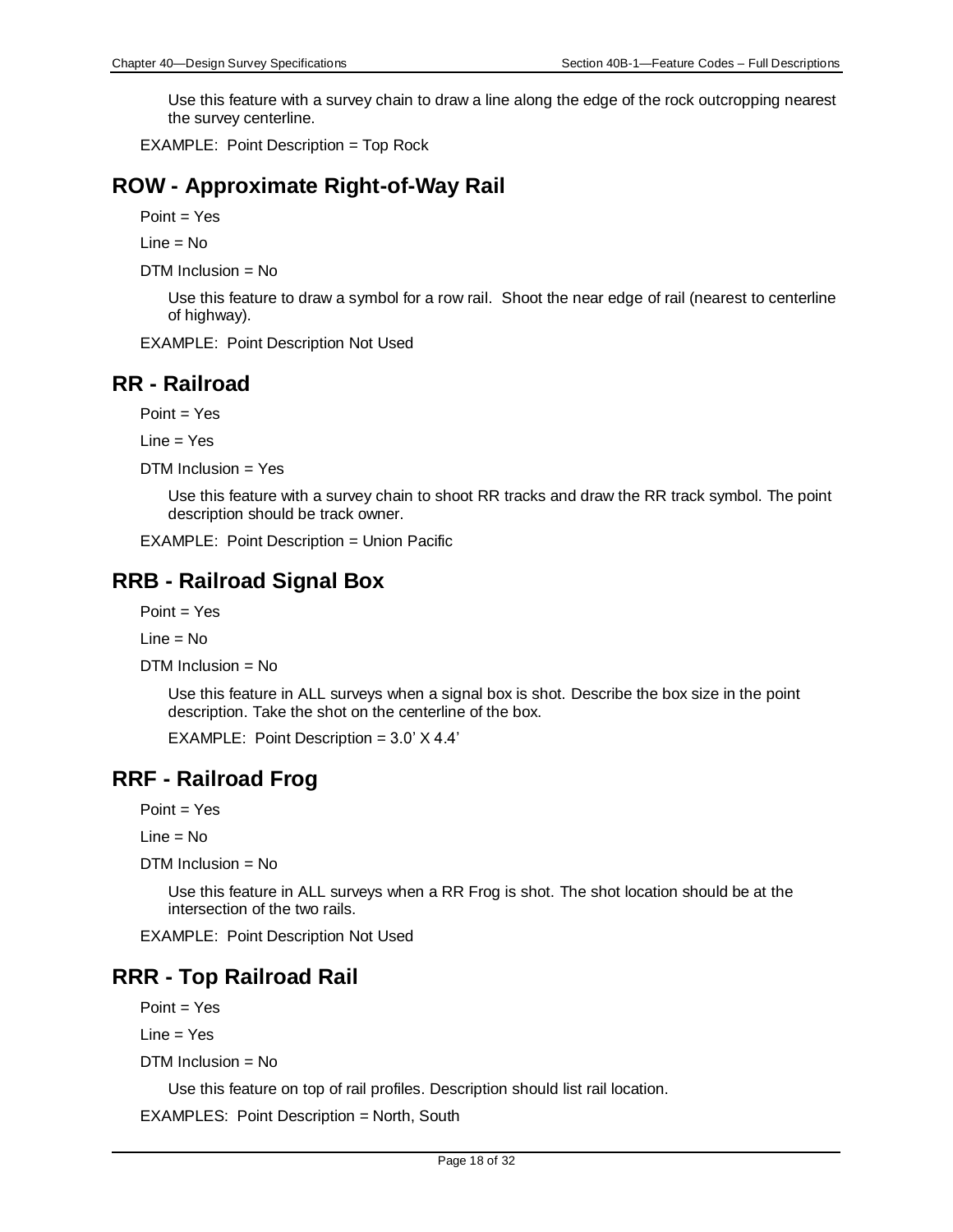# **RRS - Railroad Signal**

Point = Yes

 $Line = No$ 

DTM Inclusion = No

Use this feature to draw a symbol that will represent a RR signal. Shoot the centerline of the signal and use the point description to describe the signal.

EXAMPLE: Point Description = With Stop Arm

# **RRW - Railroad Switch**

Point = Yes

Line = No

DTM Inclusion = No

Use this feature to draw a symbol that will represent a RR switch. Shoot the switch on the railroad centerline.

EXAMPLE: Point Description Not Used

# **RT -** *Radio Tower*

Point = Yes

Line = No

DTM Inclusion = No

Use this feature to record information on a radio tower. Take one shot on the centerline of the tower. Use the point description for the owner if known.

EXAMPLE: Point Description = KRNT

# **S - Soil Sampling Site**

Point = Yes

Line = No

 $DTM$  Inclusion = No

A soil sampling site is usually defined by a metal post with a plastic sleeve. The sleeve is labeled with a permanent felt tip marker with something like "S-1" or "S-2" etc. Shoot one shot at the base of the post on the ground. Record the "S-1" or "S-2" marking in the point description field.

EXAMPLE: Point Description = S-1

# **SA1B thru SA5B - Underground Sanitary Sewer (Quality B)**

# **SA1C thru SA5C - Underground Sanitary Sewer (Quality B)**

# **SA1D thru SA5D - Underground Sanitary Sewer (Quality B)**

 $Point = Yes$ 

Line = Yes

 $DTM$  Inclusion = No

Use these features with a survey chain number to draw a line representing a sanitary sewer. One intake or manhole outside the survey limits must be shot to determine the grade of a sanitary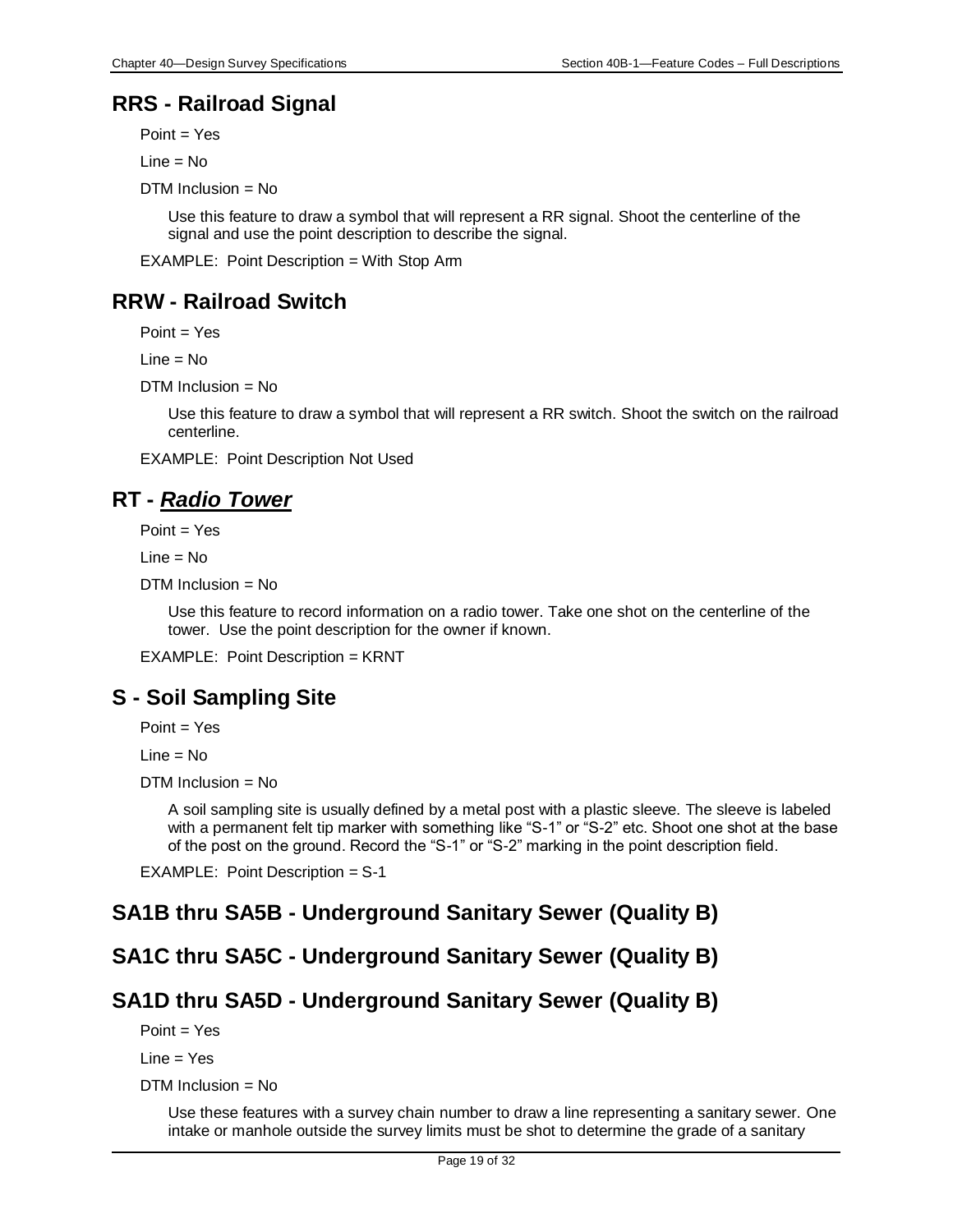sewer line within the bounds of the survey. Use the point description for owner, size and direction of line. The feature code should be consistent with the utility index. The description should contain the owner name and pipe diameter. The correct feature chosen should be based on the utility company and the quality of the shot collected (Quality A-D) based on The American Society of Civil Engineers (ASCE) Standard titled *ASCE C-I 38-02, Standard Guidelines for the Collection and Depiction of Existing Subsurface Utility Data*.

EXAMPLE: Point Description = City Of Ames, 15"

#### **SBR - Size of Bridge**

Point = Yes

 $Line = No$ 

 $DTM$  Inclusion = No

This shot should be taken at the center point of the bridge. This point is only used to relay the bridge information to later users of the survey information. The point description should start with the bridge ID number (BRG1, BRG2, etc.), size of bridge, type of bridge, design number and drainage area

EXAMPLE: Point Description = BRG1, 40' X 160', Pre-Stressed Conc Beam, Des. #2144,

DA=150 SQ Miles

#### **SC - Spiral to Curve**

Point = Yes

Line = No

DTM Inclusion = No

Used to store an alignment point at the change from circular curve to forward tangent.

EXAMPLE: Point Description = FND Hinge Nail

#### **SCR - Section Corner**

 $Point = Yes$ 

Line = No

DTM Inclusion = No

This feature will draw a symbol for a section corner. Describe the section corner in the point description field. Note the type of corner that is located in the comments. If the stone has been certified as the corner stone by the District Land Surveyors, make a note in the file. If the point hasn't been certified make a comment such as Approx stone location.

EXAMPLE: Point Description = Approx. NE Cor Sec 25, Found  $\frac{1}{2}$  in. rebar

# **SEP - Septic Tank**

 $Point = Yes$ 

 $Line = No$ 

DTM Inclusion = No

This feature will draw a symbol for a septic tank. Take one shot at the approximate centerline of septic tank. Enter the approximate size in the point description.

**NOTE:** The property owner should be contacted for information regarding the leach bed on the septic tank. The MIS feature code can be used to draw a line around the approximate location of a known leach bed.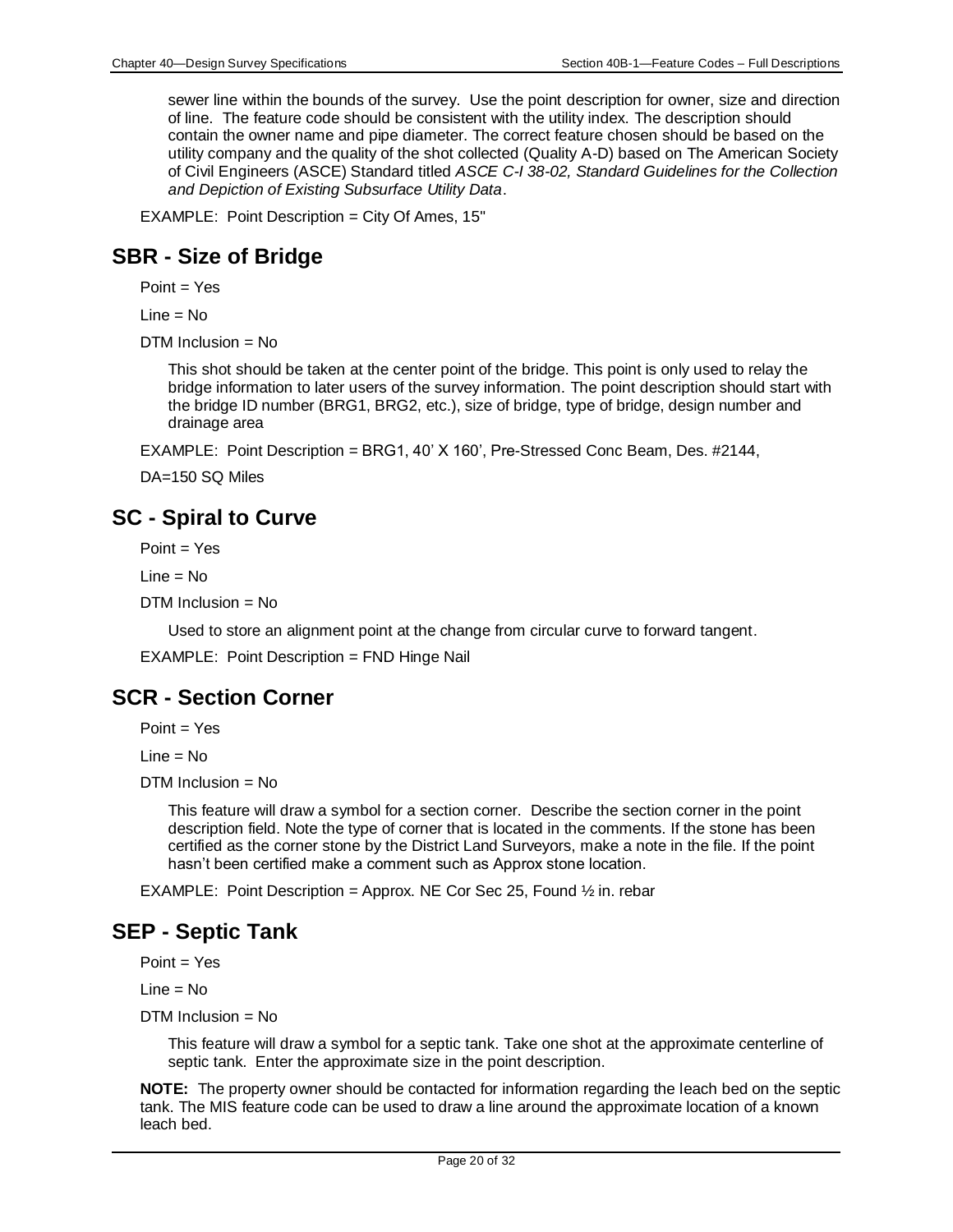EXAMPLES: Point Description = 6.0' X 6.0', 60"

### **SF - Silt Fence**

 $Point = Yes$ 

Line = Yes

DTM Inclusion = No

Silt fences located within the perimeter of a wetland survey DTM should be located. Use this feature with a survey chain number to locate the fence.

EXAMPLE: Point Description Not Used

# **SG - Staff Gauge**

Point = Yes

 $Line = No$ 

DTM Inclusion  $=$  No

Defined by a metal post with inch graduations along the side of the post that is used to monitor elevations of a wetland site. Shoot two shots at each location, one shot at the base of the post and another at the zero marking on the post. One shot at the top of the PVC pipe and another inside the PVC on top of the gauge.

EXAMPLES: Point Description = Base, Zero, PVC Top and PVC Gauge

# **SH - Paved Shoulder**

 $Point = Yes$ 

Line = Yes

DTM Inclusion = Yes

This feature is to be used with a survey chain to draw a line along a paved shoulder, either ACC or PCC. The point description should describe the shoulder surface material.

EXAMPLES: Point Description = Conc or AS

#### **SHR - Shrub**

Point = Yes

 $Line = No$ 

DTM Inclusion = No

This feature will draw a symbol for a shrub. Use the point description for size and type.

EXAMPLE: Point Description = 3.0' Yew

#### **SI - Signs**

Point = Yes

 $Line = No$ 

 $DTM$  Inclusion = No

Most signs can be located using one shot at the center of the sign. If there is a concrete base or footings, describe this in your comments. Do not shoot the corners of the concrete base unless it is very large.

EXAMPLE: Point Description = Super 8 Motel, 3' Cir. Conc. Base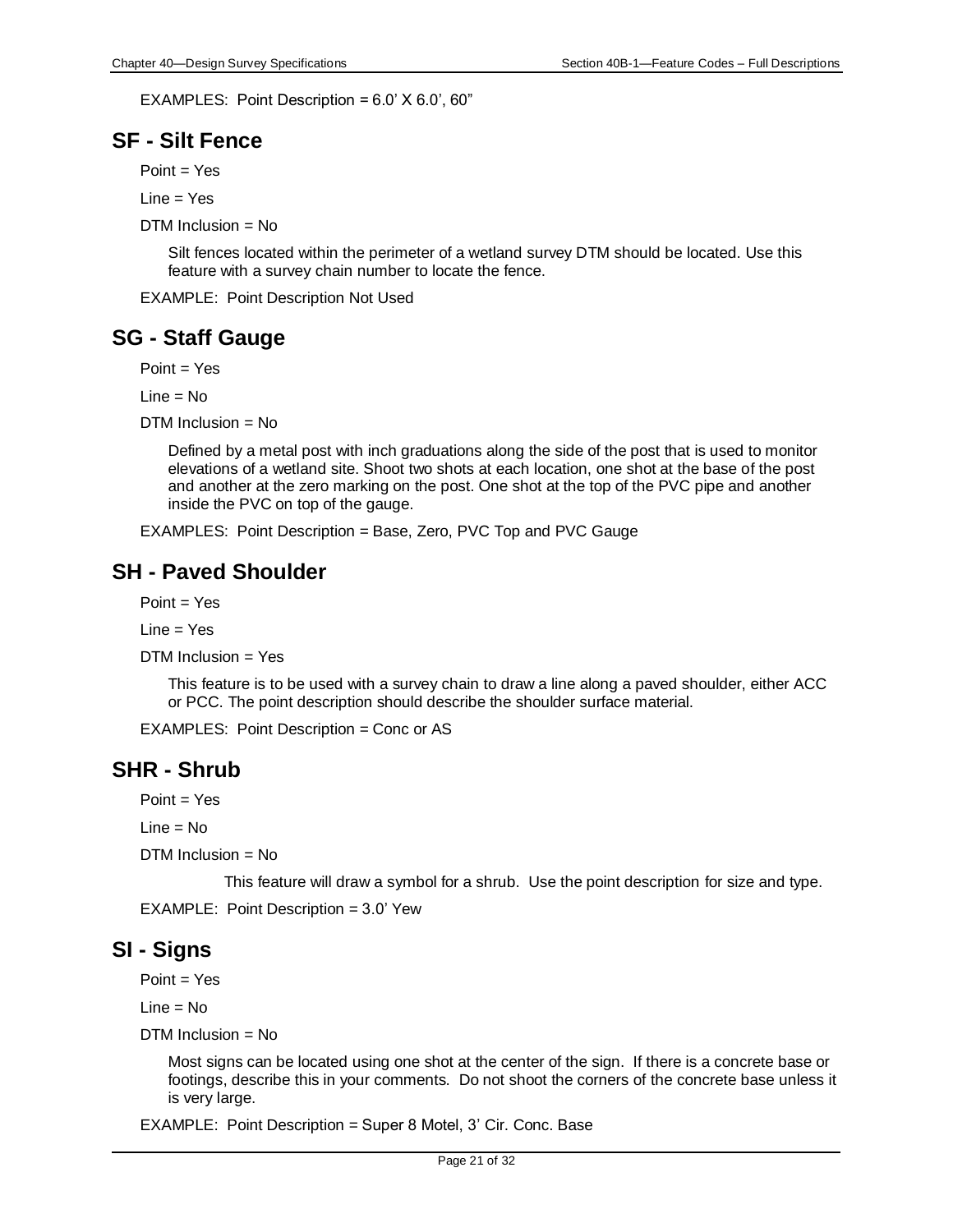# **SL - Speed Limit Sign**

Point = Yes

 $Line = No$ 

DTM Inclusion = No

Use this feature for all speed limit signs to draw a symbol. Use the point description to record the speed limit of the sign.

EXAMPLE: Point Description = 25 MPH

# **SLN - Approximate Section Line**

Point = Yes

 $Line = Yes$ 

DTM Inclusion = No

Use this feature with a survey chain to draw a section line. If the section corners have been located, use them with a survey chain number. If this section line is an approximation, note so in the point description.

EXAMPLES: Point Description = Found 1" Gas Pipe

# **SLO - Silo**

Point = Yes

 $Line = No$ 

DTM Inclusion = No

Use this feature for a silo. Shoot one shot on the center of the silo. The diameter of the silo should be in the point description.

EXAMPLE: Point Description = 20.0' Dia

#### **SNK - Sink Hole**

Point = Yes

Line = No

DTM Inclusion = Yes

Use this feature on all sink holes. Shoot one shot on the approx. center of a sink hole.

**NOTE:** In a DTM survey use the BL feature with a survey chain number to draw a line around the rim of a sink hole.

EXAMPLE: Point Description Not Used

### **SNP - Non-Paved Shoulder**

 $Point = Yes$ 

Line = Yes

DTM Inclusion = Yes

This feature is to be used with a survey chain to draw a line along a non-paved shoulder, either granular or earthen. The point description should describe the shoulder surface material.

EXAMPLE: Point Description = Gravel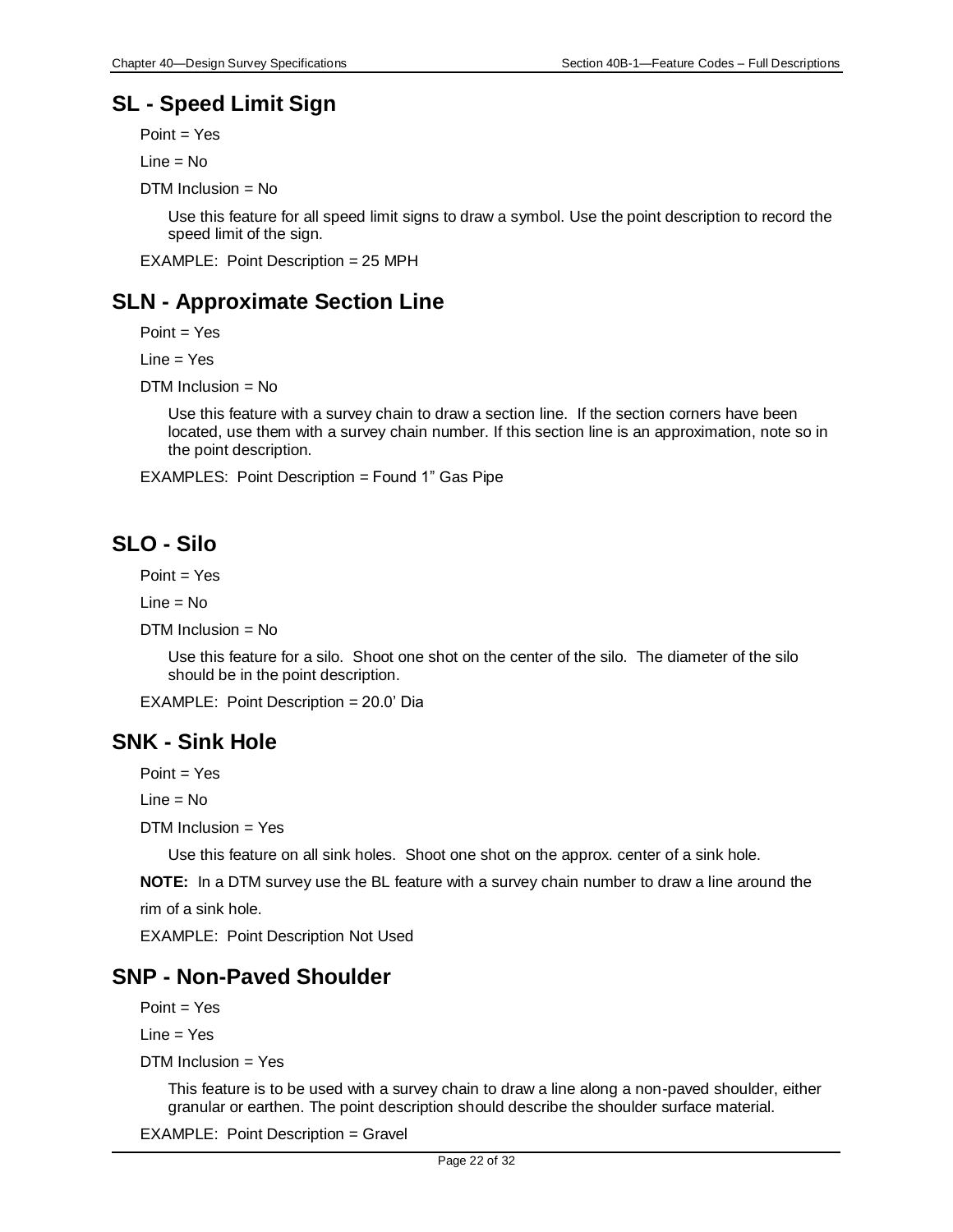# **SOP - Size of Culvert or Pipe**

Point = Yes

 $Line = No$ 

DTM Inclusion = No

This shot should be taken at the center of pipe and centerline of road intersection. This point is only used to relay the pipe or culvert information to later users of the survey information. The description of the SOP point should include the pipe ID, dimensions, condition, skew angle, drainage area and terrain type  $(F = FLAT, R = ROLLING, H = HILLY, VH = VERY HILLY).$ 

EXAMPLE: Point Description = PIP51, 24" X 44' RCP, Fair Condition, Filling W\ Dirt,

Skew Angle=  $44^{\circ}$  RT AH, DA = 33 AC - H

# **SP - Stream Profile**

 $Point = Yes$ 

 $Line = No$ 

 $DTM$  Inclusion = Yes

Use this feature on stream bed profile points. Use the point description field to describe the linear distance up or downstream from the survey centerline.

EXAMPLE: Point Description = 100' Upstream

# **PT - Curve to Tangent**

Point = Yes

 $Line = No$ 

DTM Inclusion = No

Used to store an alignment point at the change from circular curve to forward tangent.

EXAMPLE: Point Description = FND Hinge Nail

# **ST1B thru ST5B - Underground Storm Sewer (Quality B)**

# **ST1C thru ST5C - Underground Storm Sewer (Quality C)**

# **ST1D thru ST5D - Underground Storm Sewer (Quality D)**

 $Point = Yes$ 

 $Line = Yes$ 

DTM Inclusion = No

Use these features with a survey chain to draw storm sewer lines. This feature should be shot at the same location as the MH and at the pipe's flowline elevation. One intake or manhole outside the survey limits must be shot to determine the grade of a storm sewer line within the bounds of the survey. Use the point description for owner, size and direction of line. The correct feature chosen should be based on the utility company and the quality of the shot collected (Quality A-D) based on The American Society of Civil Engineers (ASCE) Standard titled *ASCE C-I 38-02, Standard Guidelines for the Collection and Depiction of Existing Subsurface Utility Data*.

EXAMPLES: Point Description = City of Ames 15" NE, IDOT 24" S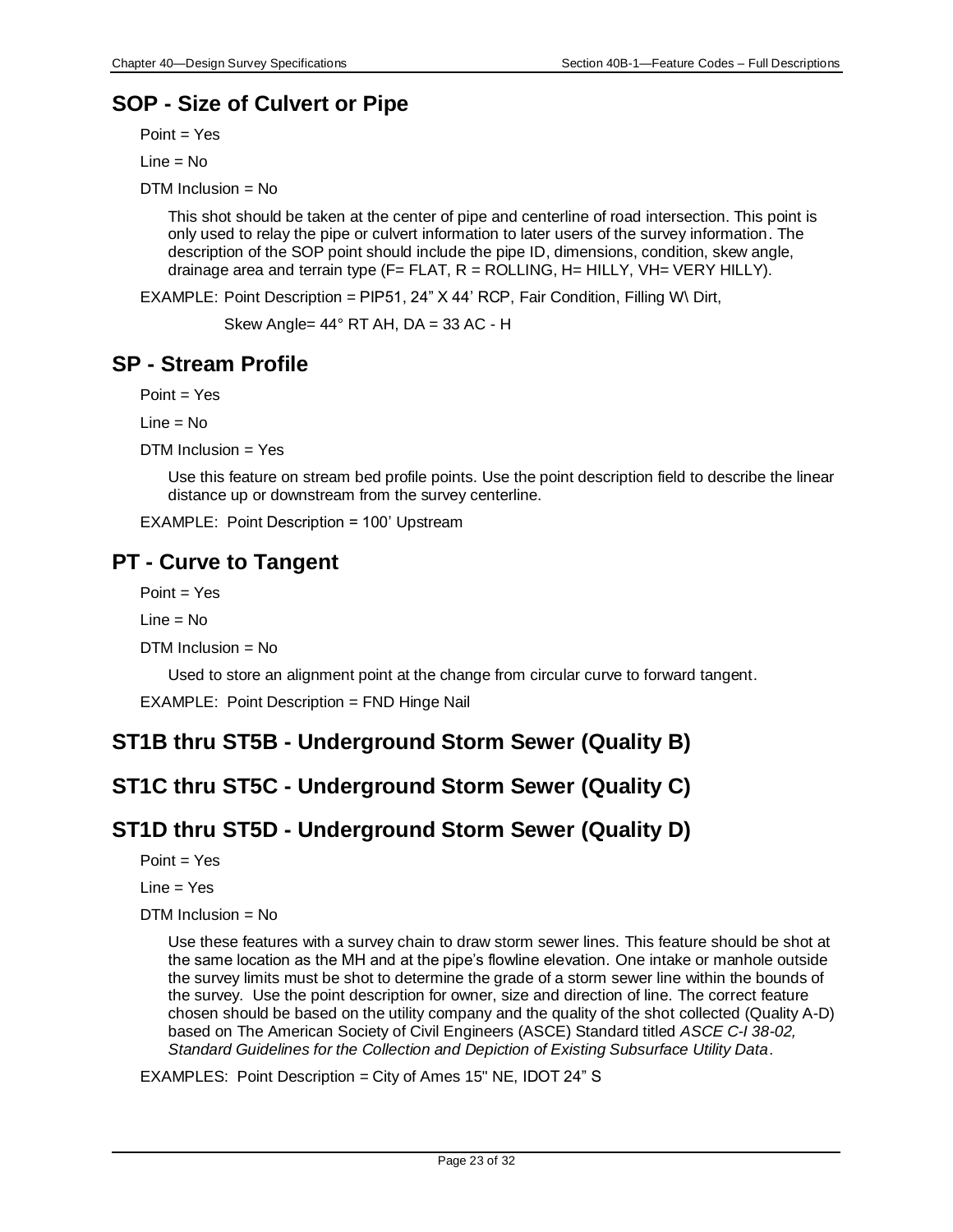### **STP - Stump**

Point = Yes

 $Line = No$ 

DTM Inclusion = No

This shot should be taken at the center of a stump. Use the point description for stump size.

EXAMPLE: Point Description = 14"

# **SWK - Sidewalk**

 $Point = Yes$ 

Line = Yes

DTM Inclusion = Yes

Use this feature with a survey chain number to draw the edge of a sidewalk. The point description should include the width of the sidewalk. Use the feature code LIN to show the location of stairs.

EXAMPLE: Point Description Not Used

#### **SWP - Swamp**

Point = Yes

 $Line = Yes$ 

 $DTM$  Inclusion = Yes

Use this feature with a survey chain number to draw a line around the edge of a swamp.

EXAMPLE: Point Description Not Used

# **TA - Tower Anchor**

 $Point = Yes$ 

Line = No

 $DTM$  Inclusion = No

Use this feature for any tower anchor including radio tower, grain elevator tower, etc. Use the point description for anchor footing size.

EXAMPLES: Point Description = 2.0" x 2.0" Conc, 36" Conc

# **TBO - Telephone Booth**

 $Point = Yes$ 

 $Line = No$ 

DTM Inclusion = No

Use this feature to shoot the center of a telephone booth or a drive up phone. Use the point description to describe owner.

EXAMPLE: Point Description = QWEST

# **TCB - Traffic Signal Control Box**

Point = Yes

 $Line = No$ 

DTM Inclusion = No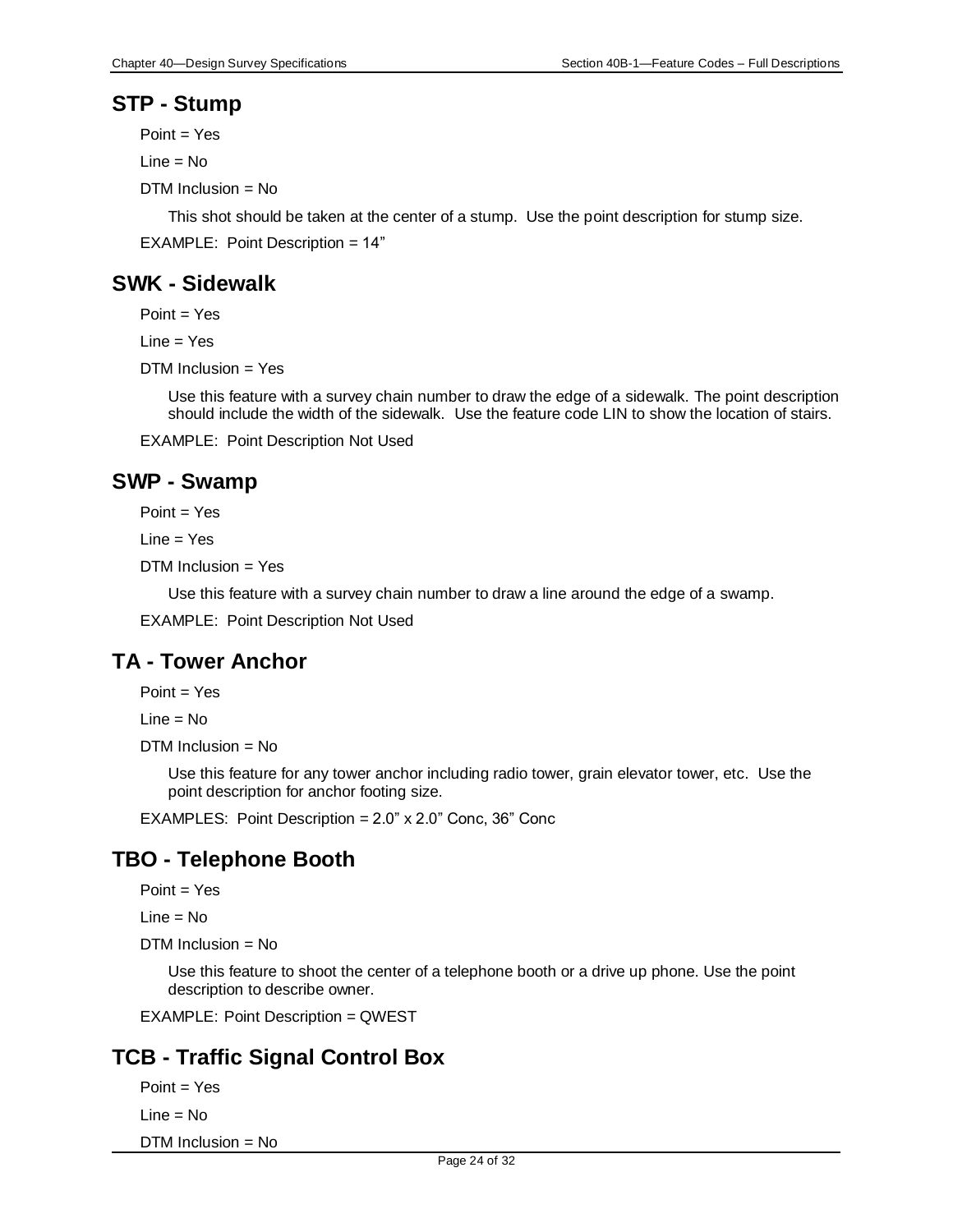Use this feature to shoot the center of a control box. Use the point description to describe the box size and owner.

EXAMPLE: Point Description = City of Ames, 36" X 48"

#### **TDC - Deciduous Tree**

Point = Yes

 $Line = No$ 

DTM Inclusion = No

Use this feature to draw a symbol for a deciduous tree. Record the type and size information in the point description field.

EXAMPLE: Point Description = 24" Oak

#### **TDL - Traffic Detection Loop**

Point = Yes

Line = Yes

 $DTM$  Inclusion = No

Use this feature to draw a symbol for a traffic detection loop. Record enough points in a survey chain to draw the loop.

EXAMPLE: Point Description Not Used

#### **TER - Centerline of Terrace**

 $Point = Yes$ 

Line = Yes

DTM Inclusion = Yes

Use this feature when shooting the centerline of a field terrace.

**NOTE:** In DTM surveys, break-lines must be shot along the bases of the terrace and along the top edges of the terrace with the feature code BL.

EXAMPLE: Point Description = 10.0' Wide

#### **TEV - Tree Evergreen**

Point = Yes

 $Line = No$ 

DTM Inclusion = No

Use this feature to draw a symbol for an evergreen tree. Record the type and size information in the point description field.

EXAMPLE: Point Description = 18" Scotch Pine

#### **TFR - Tree Fruit**

Point = Yes

Line = No

DTM Inclusion = No

Use this feature to draw a symbol for a fruit tree. Record the type and size information in the point description field.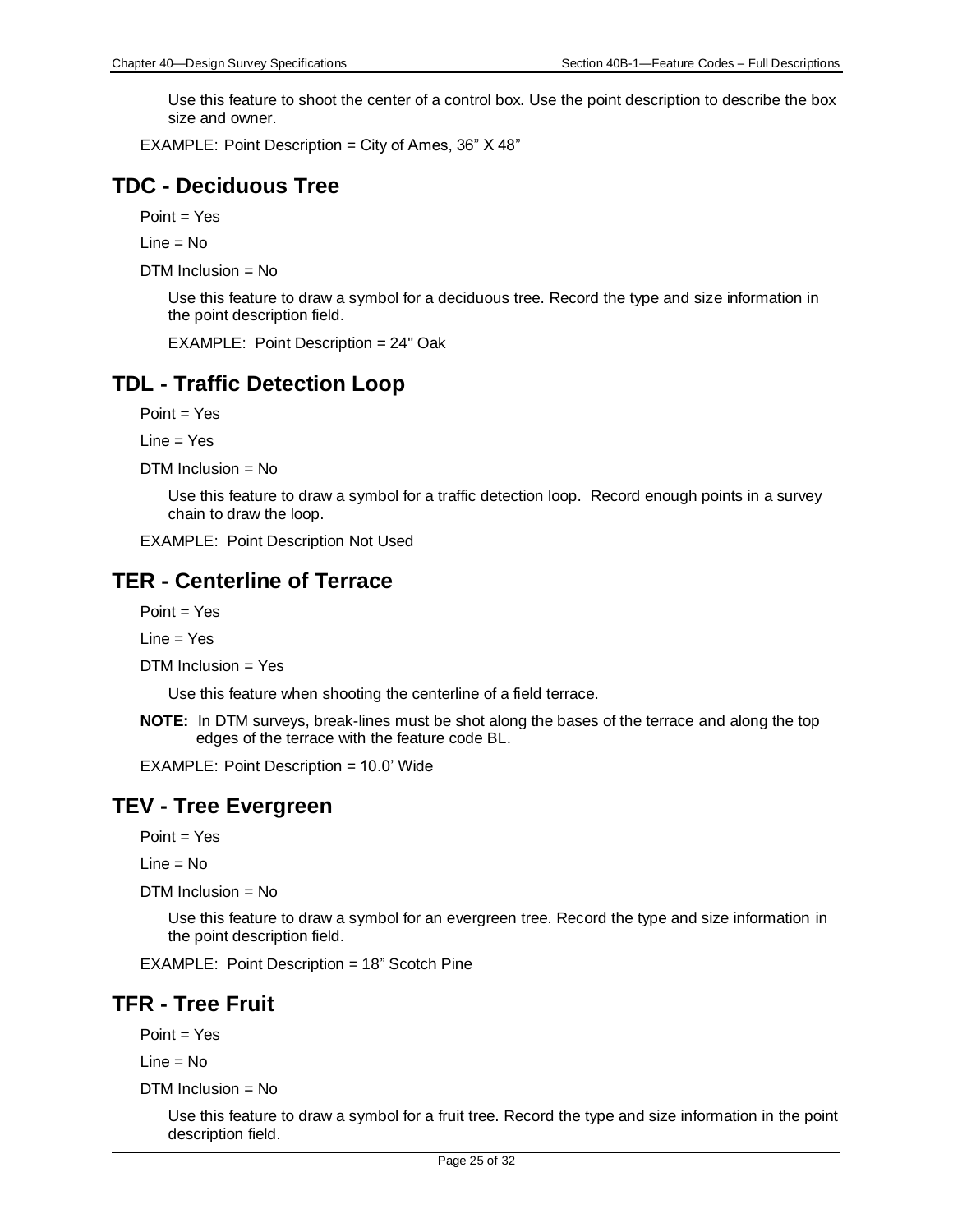EXAMPLE: Point Description = 12" Cherry

# **TGP - Telegraph Pole**

Point = Yes

 $Line = No$ 

DTM Inclusion = No

Use this feature to draw a symbol for a telegraph pole. The shot should be taken on the centerline of the pole. The feature code should be consistent with the utility owners listed in the utility index file. The point description is optional, but if used should also be consistent with the utility owners in the index file.

EXAMPLE: Point Description = Burlington Northern Railroad

#### **TIL - Tile**

Point = Yes

Line = Yes

DTM Inclusion = No

Use this feature to draw a line along a tile location. Use the point description field to record the size of the tile line. If the size of tile is unknown, enter an approximate dimension in the point description field.

EXAMPLES: Point Description = 6" Plastic, 8" VIT

### **TL1B thru TL5B - Underground Telephone Line (Quality B)**

# **TL1C thru TL5C - Underground Telephone Line (Quality C)**

# **TL1D thru TL5D - Underground Telephone Line (Quality D)**

 $Point = Yes$ 

 $Line = Yes$ 

 $DTM$  Inclusion = No

Use these features with a survey chain to draw underground telephone wires. The feature code should be consistent with the utility owners listed in the utility index file. The point description should be consistent with the utility legend in the index file. The correct feature chosen should be based on the utility company and the quality of the shot collected (Quality A-D) based on The American Society of Civil Engineers (ASCE) Standard titled *ASCE C-I 38-02, Standard Guidelines for the Collection and Depiction of Existing Subsurface Utility Data*.

EXAMPLE: Point Description = QWEST

#### **TLNL - Treeline Left**

Point = Yes

 $Line = Yes$ 

 $DTM$  Inclusion = No

Use this feature with a survey chain to draw the treeline symbol along the edge of a timber. This feature will draw the treeline symbol to the left. This means that you should this feature if the centerline is to the left of the starting point of your survey chain. A point description is not necessary with this feature but one may be used if desired. This feature should not be used with a single row of trees. Trees with a single row should be one of the following TDC, TFR or TEV.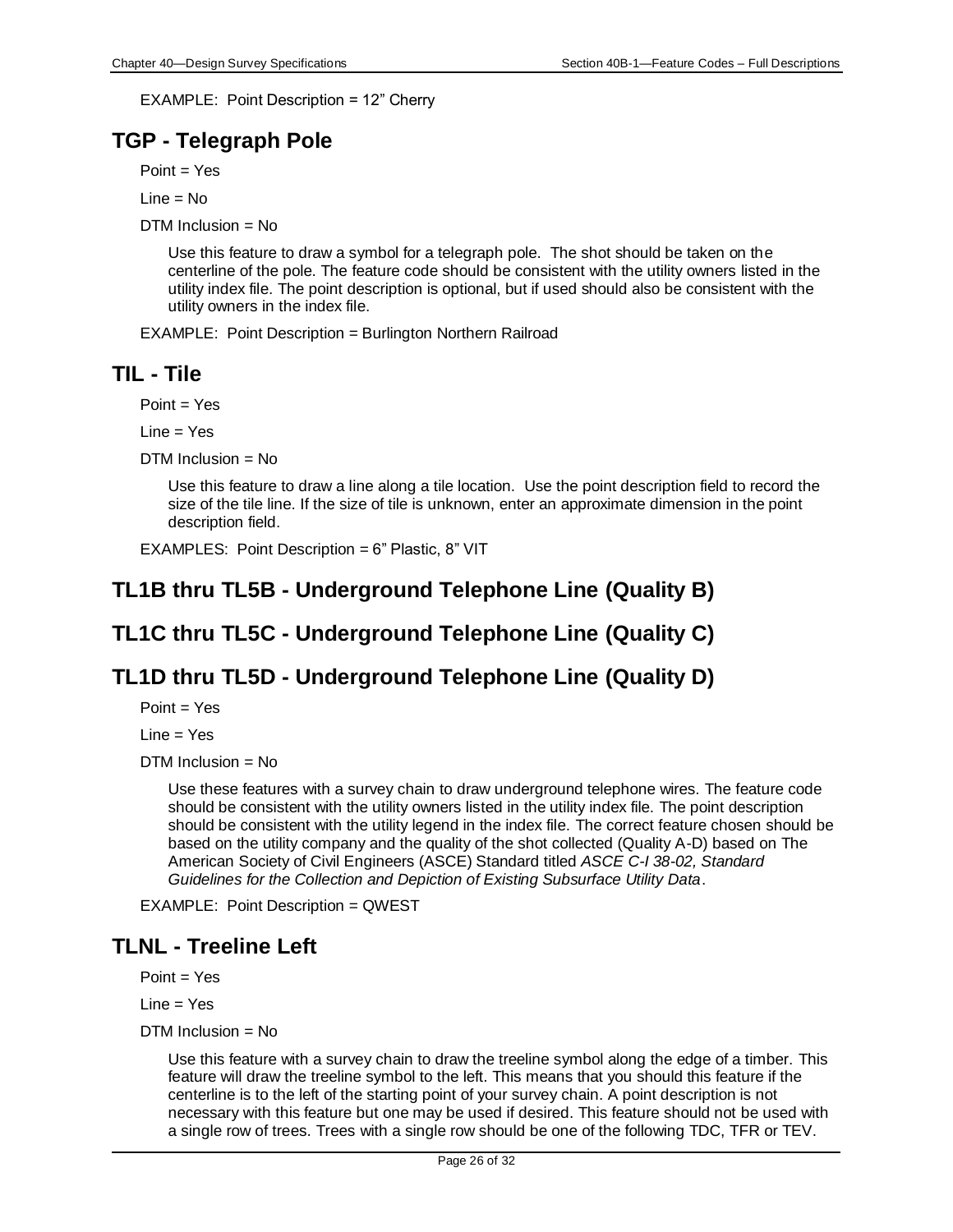EXAMPLE: Point Description Not Used

# **TLNR - Treeline Right**

 $Point = Yes$ 

Line = Yes

DTM Inclusion = No

Use this feature with a survey chain to draw the treeline symbol along the edge of a timber. This feature will draw the treeline symbol to the right. You should this feature if the centerline is to the Right of the starting point of your survey chain. A point description is not necessary with this feature but one may be used if desired. This feature should not be used with a single row of trees. Trees with a single row should be one of the following TDC, TFR or TEV.

EXAMPLE: Point Description Not Used

# **TOP – Top Bridge Pier**

 $Point = Yes$ 

 $Line = Yes$ 

DTM Inclusion = No

Use this feature to shoot points and create a survey chain from the top center of the two outside edges of bridge piers.

EXAMPLE: Point Description Not Used

# **TPA, TPB, TPC - Telephone Pole**

 $Point = Yes$ 

Line = No

DTM Inclusion = No

Use these features to draw the symbols for telephone poles. Shoot the shot on the centerline of the pole. The feature code and description should be consistent with the utility owners listed in the utility index file.

EXAMPLE: Point Description = QWEST

# **TPD - Telephone Pedestal**

 $Point = Yes$ 

 $Line = No$ 

DTM Inclusion = No

Use this feature to draw a symbol for a telephone pedestal. Shoot the shot on the centerline of the pedestal. The point description should be consistent with the utility owners in the index file.

EXAMPLE: Point Description = QWEST

# **TR - Telephone Riser Pole**

Point = Yes  $Line = No$ DTM Inclusion = No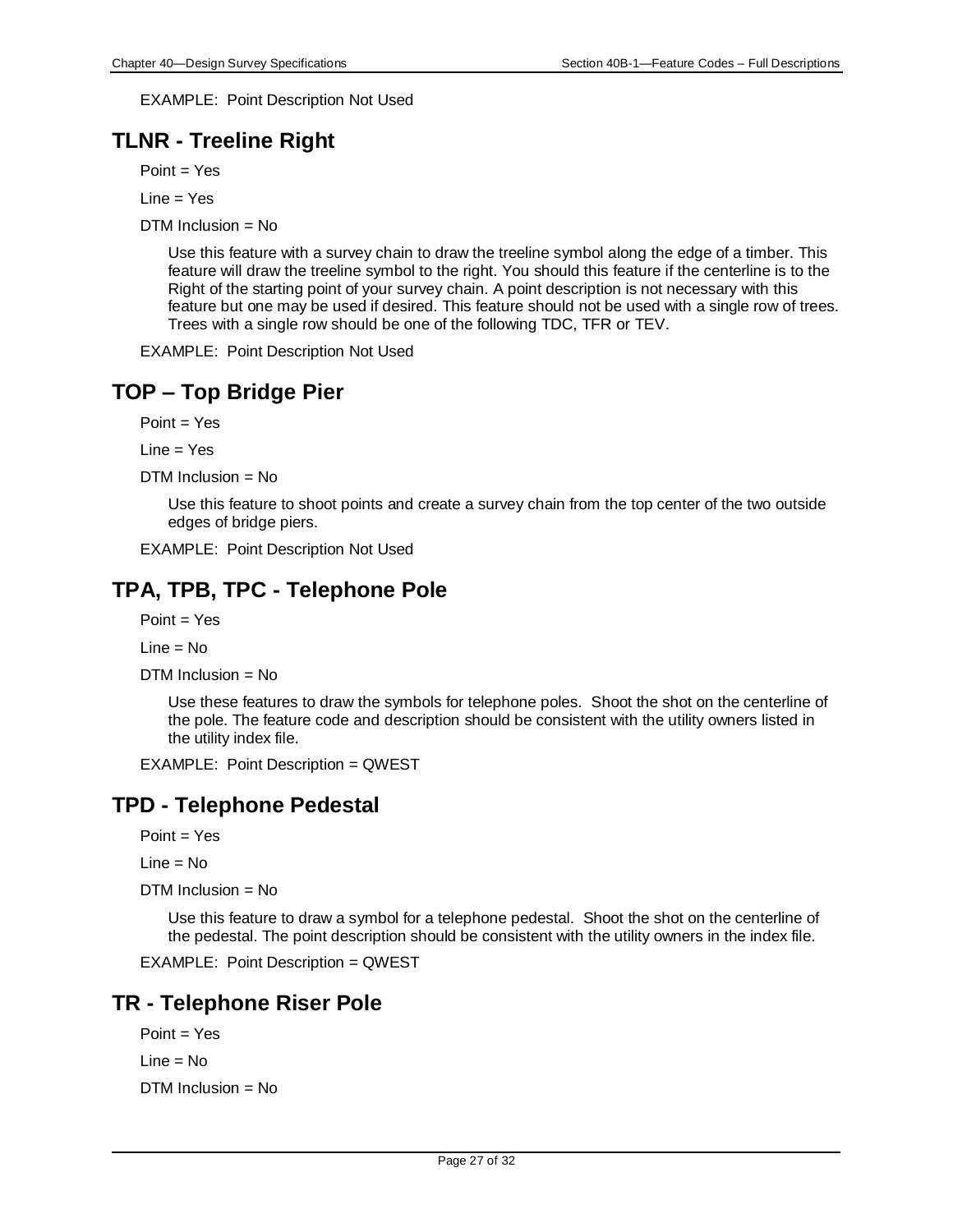This feature will draw a symbol for a telephone riser pole. A telephone riser pole is different from a regular pole in that it connects an overhead telephone line to an underground line. The point description should be consistent with utility owners in the index file.

EXAMPLE: Point Description = QWEST

#### **TRL - Centerline of Trail**

Point = Yes

Line = Yes

DTM Inclusion = Yes

Use this feature along with a survey chain to draw a line along the centerline of a trail. Use the point description to record the approximate width of the trail.

EXAMPLES: Point Description = 6' Conc, 10' AC, etc.

### **TS - Tangent to Spiral**

 $Point = Yes$ 

Line = No

DTM Inclusion = No

Used to store an alignment point at the back tangent to spiral.

EXAMPLE: Point Description = FND Hinge Nail

#### **TSB - Telephone Switch Box**

 $Point = Yes$ 

 $Line = No$ 

DTM Inclusion = No

Use this feature to shoot the center of a switch box. Use the point description to describe the box owner and size.

EXAMPLE: Point Description = QWEST, 2.0' X 3.5'

#### **TSG - Traffic Signal**

Point = Yes

Line = No

DTM Inclusion = No

Use this feature to draw a symbol on a traffic signal without a luminaire. Shoot the centerline of the signal and use the point description to describe the owner and the base size.

EXAMPLE: Point Description = City Of Ames, 24" Conc Base

# **TSL - Traffic Signal With Luminaire**

 $Point = Yes$ 

Line = No

 $DTM$  Inclusion = No

Use this feature to draw a symbol of a traffic signal with luminaire. Shoot the centerline of the signal and use the point description to describe the owner and the base size.

EXAMPLE: Point Description = City Of Ames, 24" Conc Base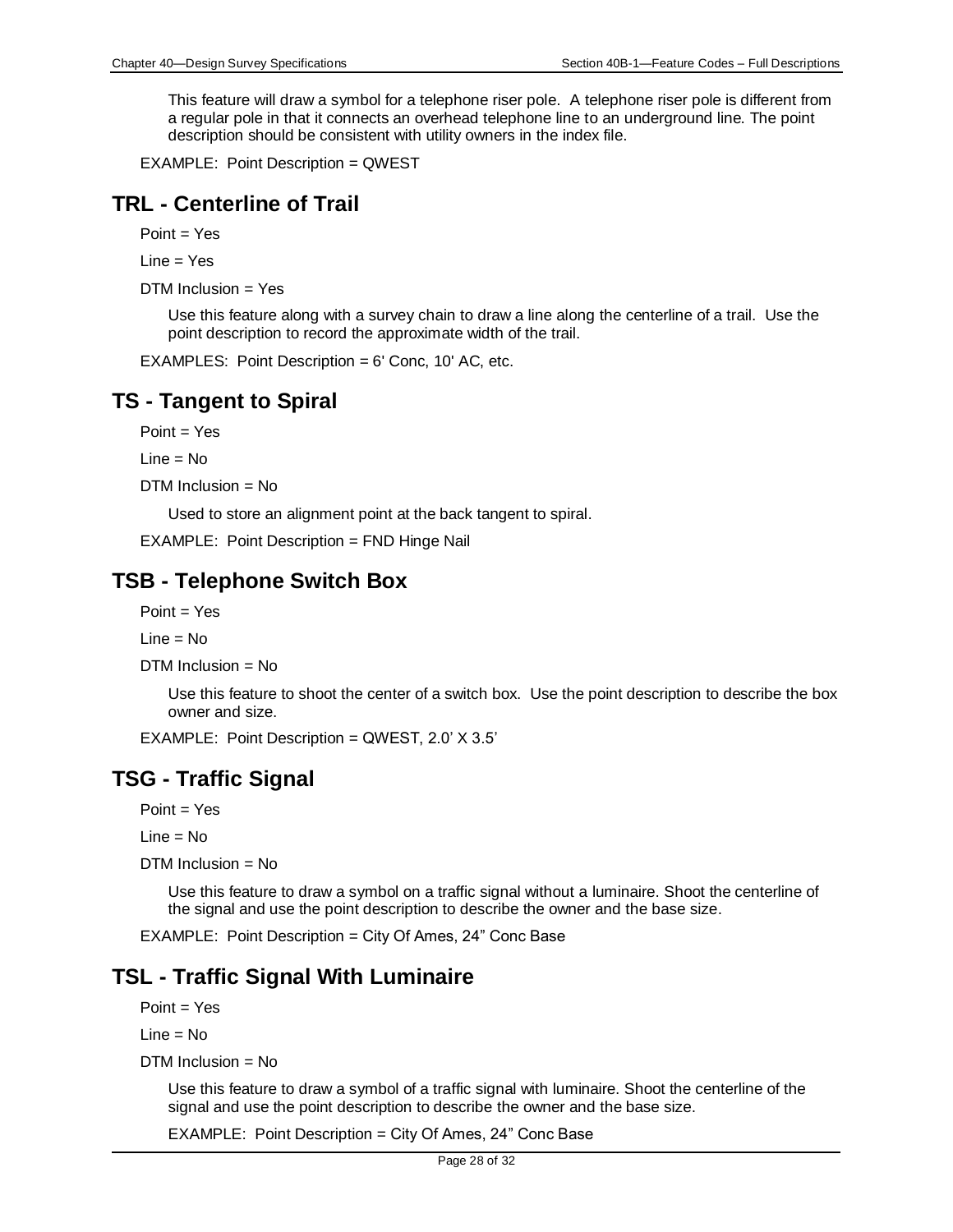#### **TV - Satellite Dish**

Point = Yes

 $Line = No$ 

DTM Inclusion = No

Use this feature to draw a symbol for a TV satellite dish. Take the shot on the centerline of a satellite dish. Use the point description to enter the base size.

EXAMPLES: Point Description = 4' X 4' Conc. Base, 24" Conc. Base

### **TV1B thru TV5B - Underground TV Cable (Quality B)**

#### **TV1C thru TV5C - Underground TV Cable (Quality C)**

# **TV1D thru TV5D - Underground TV Cable (Quality D)**

Point = Yes

Line = Yes

 $DTM$  Inclusion = No

Use this feature with a survey chain to draw underground TV Cables. The feature code used should be consistent with the utility legend in the index file. The description should contain the owner name. The correct feature chosen should be based on the utility company and the quality of the shot collected (Quality A-D) based on The American Society of Civil Engineers (ASCE) Standard titled *ASCE C-I 38-02, Standard Guidelines for the Collection and Depiction of Existing Subsurface Utility Data*.

EXAMPLE: Point Description = Mediacom

#### **TVP - TV Pedestal**

 $Point = Yes$ 

Line = No

DTM Inclusion = No

Use this feature to draw a symbol for a TV pedestal. Take the shot on the centerline of the pedestal. The point description is optional. The point description should be consistent with the index file.

EXAMPLE: Point Description = Mediacom

#### **TW - Top of Water**

 $Point = Yes$ 

 $Line = No$ 

DTM Inclusion = No

Use this feature on top of water shots. Use the point description field to describe the linear distance up or downstream from the survey centerline.

EXAMPLE: Point Description Not Used

#### **UB - Utility Box**

Point = Yes Line = No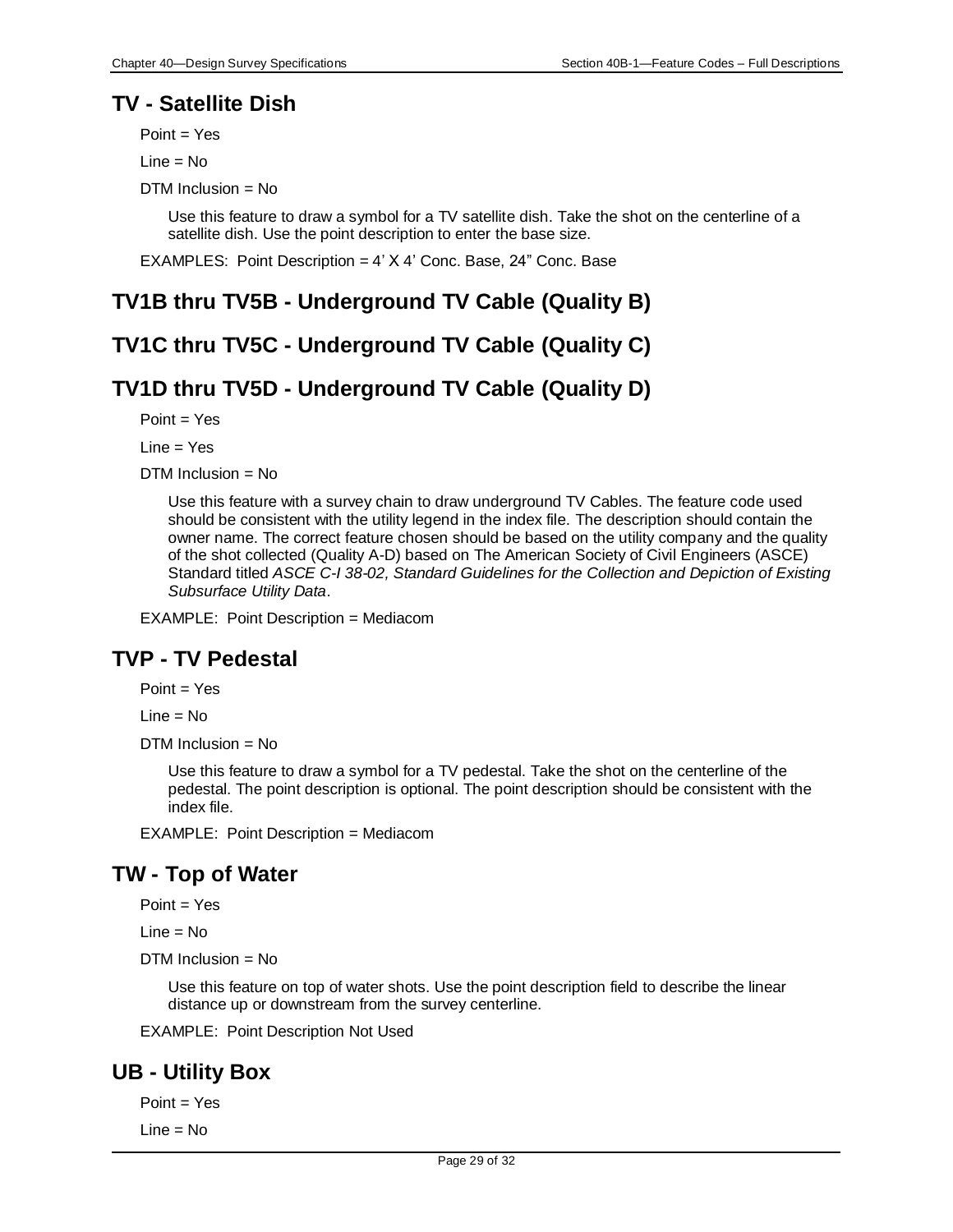This feature should be used when you locate any utility box that we do not have a specific feature code for. Take the shot at the center of the box. The description should contain the owner name and box size.

EXAMPLE: Point Description = Mediacom, 2.0' X 4.0' Conc

#### **UE - Utility Elevation**

Point = Yes

 $Line = No$ 

DTM Inclusion = No

The feature UE is used when a utility elevation is located. The UE feature is used for bottom of basin and manhole lids that are part of an intake. The feature UE is also used when overhead electrical wires are located.

EXAMPLES: Point Description = INT1 Bottom Basin, INT41 24" Manhole, Low Wire

### **UPH - Utility Pothole Location**

Point = Yes

Line = No

DTM Inclusion = No

The feature UPH is only used for an ASCE 38-02 guidelines Quality Level A utility location. The UPH description should contain the utility owners name, size and type of facility, and the location where the shot was taken.

EXAMPLES: Point Description = Alliant Energy, 8" High Pressure Gas, Top of Pipe

#### **UST - Underground Storage Tanks**

Point = Yes

 $Line = No$ 

DTM Inclusion = No

Use this feature to draw a symbol for an underground storage tank. Shoot the approximate centerline of the UST location. Use the point description to enter the tank volume information.

EXAMPLES: Point Description = 4,000 Gal Diesel

# **UV - Utility Vault**

Point = Yes

 $Line = Yes$ 

 $DTM$  Inclusion = No

Use this feature with a survey chain to shoot the perimeter of a utility vault. Use the point description to describe the vault owner and size. Record all elevations below the manhole lid with a feature UE.

EXAMPLE: Point Description = QWEST, 6.0' X 2.0'

# **VS - Valley Section**

Point = Yes

 $Line = No$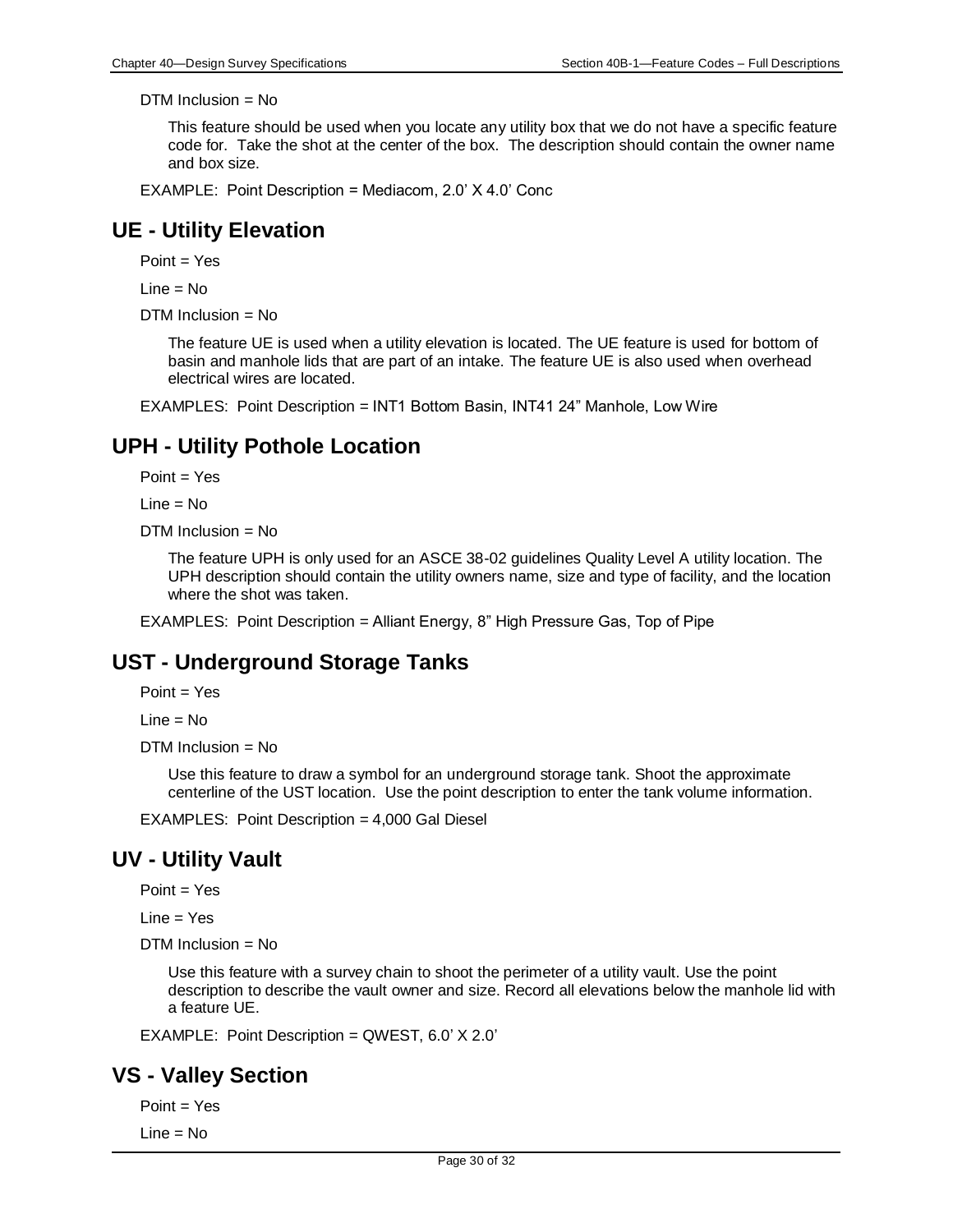Use this feature on all shots in a valley section.

EXAMPLES: Point Description = GR, BNK, EW, D, etc.

### **WC - Wild Card**

Point = Yes

 $Line = No$ 

DTM Inclusion = No

This feature should be used for all shots that you want to shoot but do not want shown on the plans. This will mainly be used for control checks such as backsights, elevation checks, etc.

EXAMPLES: Point Description = BS, EC

#### **WEL - Well**

 $Point = Yes$ 

Line = No

 $DTM$  Inclusion = No

This feature should be used for monitoring wells at filling stations. Use the point description for size of lid. This feature should also be used for monitoring wells on wetland sites. Each monitoring well also has a calibration mark. Shoot one shot at the calibration mark and another on the rim of the PVC well. Record any labels found on the well in the point description field.

EXAMPLES: Point Description =  $4.0'$  X  $4.0'$  Wood Lid, Not In Use

#### **WHD - Water Hydrant**

Point = Yes

 $Line = No$ 

DTM Inclusion = No

This shot should be taken at the center of the fire hydrant.

EXAMPLE: Point Description Not Used

#### **WHU - Water Hookup**

Point = Yes

 $Line = No$ 

DTM Inclusion = No

Use for water hook ups or hydrants associated with RV parks or camp grounds. EXAMPLE: Point Description Not Used

# **WL1B thru WL5B - Underground Water Line (Quality B)**

#### **WL1C thru WL5C - Underground Water Line (Quality C)**

#### **WL1D thru WL5D - Underground Water Line (Quality D)**

Point = Yes Line = Yes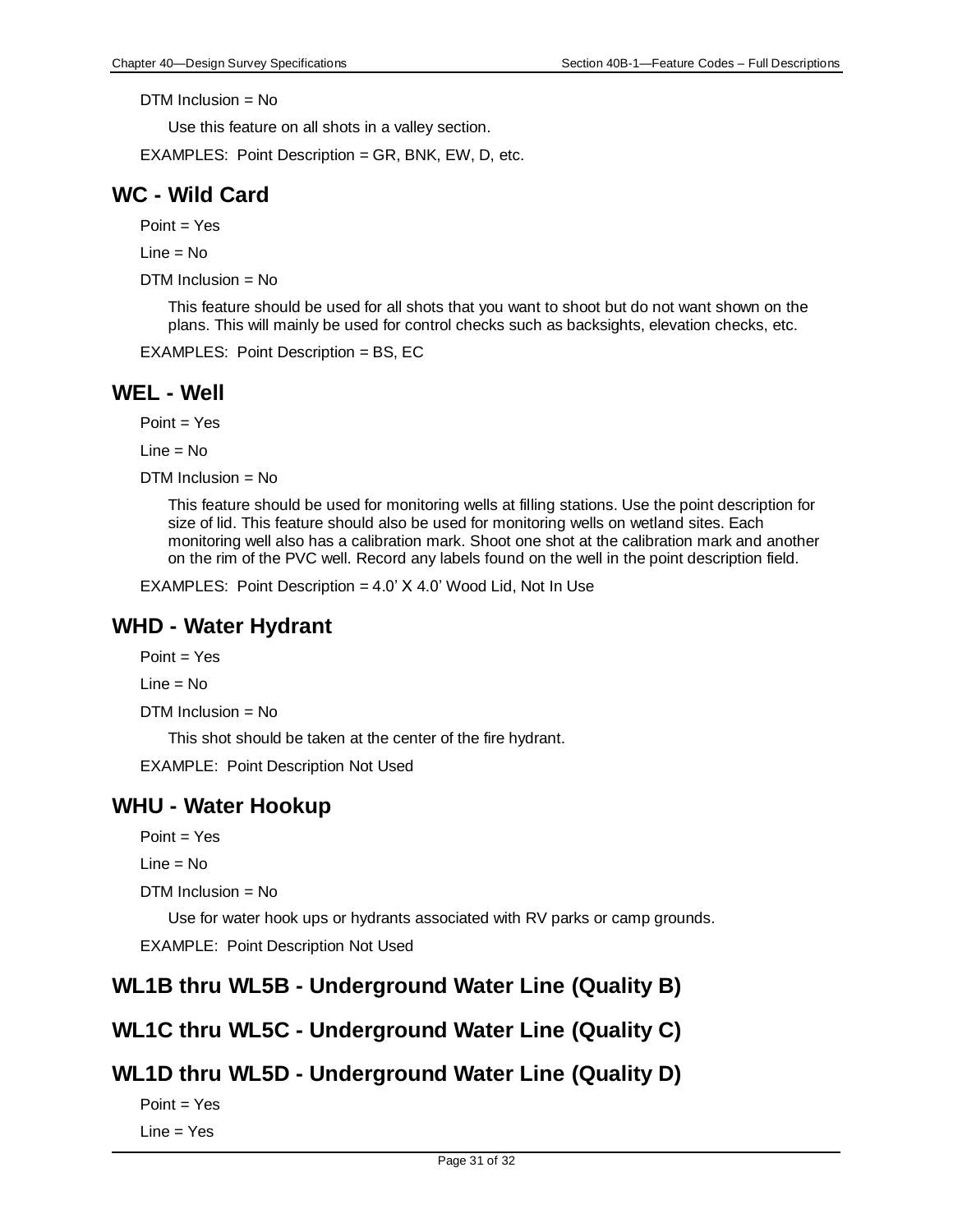Use this feature with a survey chain to draw underground water lines. The feature code should be consistent with the property owners in the index file. The description should include owner name and pipe diameter. The correct feature chosen should be based on the utility company and the quality of the shot collected (Quality A-D) based on The American Society of Civil Engineers (ASCE) Standard titled *ASCE C-I 38-02, Standard Guidelines for the Collection and Depiction of Existing Subsurface Utility Data*.

EXAMPLE: Point Description = Xenia, 4" Dia

### **WM - Wind Mill**

Point = Yes

 $Line = No$ 

 $DTM$  Inclusion = No

Use this feature for windmills. Take one shot on the centerline of the windmill. Use the point description field to record the base dimensions of the windmill.

EXAMPLE: Point Description Not Used

# **WND - Wind Turbine**

 $Point = Yes$ 

Line = No

DTM Inclusion = No

Use this feature for wind turbines. Take one shot at the center of the windmill's base. Use the point description field to record the base diameter and owner.

EXAMPLE: Point Description = MidAmerican, 18.0' Dia

# **WV - Water Valve**

Point = Yes

Line = No

 $DTM$  Inclusion = No

This feature can be used for a vent or valve. Record the size of the valve and the ownership information in the point description field.

EXAMPLE: Point Description = 4"

Some of these features have been added back in for the GIS people. This information is needed for their work. Also, the utility codes changed to reflect the accuracy of the utility location on the projects.